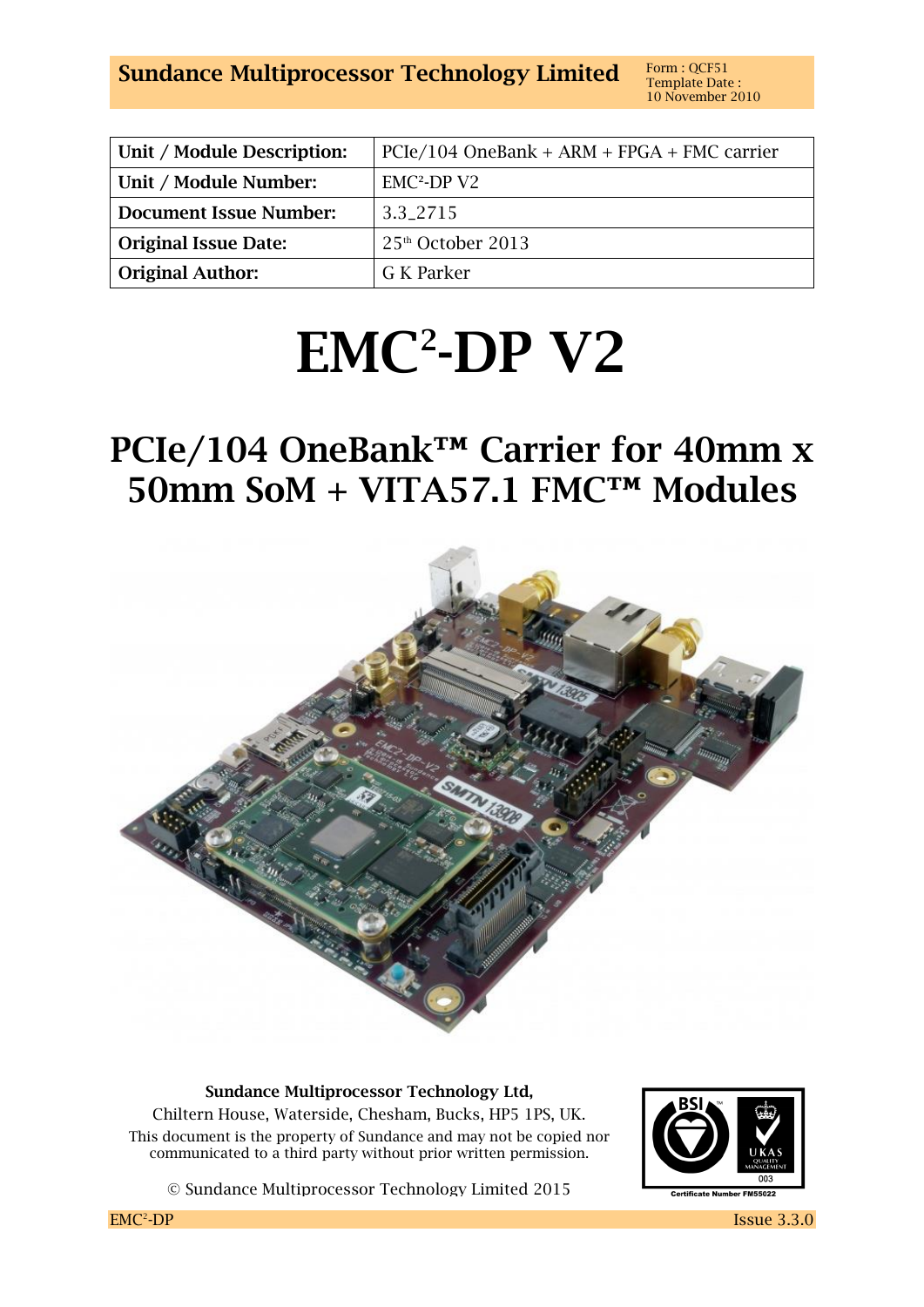# **Revision History**

| <b>Issue</b> | <b>Changes Made</b>                                                                                           | <b>Date</b> | <b>Initials</b> |
|--------------|---------------------------------------------------------------------------------------------------------------|-------------|-----------------|
| 1.0          | First draft.                                                                                                  | 25/10/13    | <b>GKP</b>      |
| 2.0          | Major update                                                                                                  | 17/9/14     | <b>GKP</b>      |
| 2.0.1        | Cosmetics                                                                                                     | 28/10/14    | FC              |
| 2.0.2        | Updated board layout.                                                                                         | 5/11/14     | <b>GKP</b>      |
| 2.0.3        | Removed USB interface on PCIe104 connector.<br>Added MIO detail.<br>Added MEMS (accelerometer) on main board. | 23/1/15     | <b>GKP</b>      |
| 2.1.0        | <b>Added PCIe switch</b>                                                                                      | 6/3/15      | <b>GKP</b>      |
| 2.2.0        | Added new Visio drawings and photos                                                                           | 17/03/15    | FC              |
| 2.2.1        | Added detail to PCIe switch                                                                                   | 1/4/15      | <b>GKP</b>      |
| 2.2.2        | Revised board layout.<br>Updated FMC pinout.                                                                  | 29/4/15     | <b>GKP</b>      |
| 2.2.3        | Updated photo and diagram                                                                                     | 29/06/15    | FC              |
| 3.0          | Updated FMC pinout table and the Top-Bottom<br>pictures for V2.<br>Updated JP7, JP8, JP7A, JP8A, JP6 for V2.  | 18/02/16    | TG              |
| 3.1          | Updated title page picture (board V2 with<br>Z7030 Trenz module)                                              | 19/02/16    | <b>TG</b>       |
| 3.2          | Updated block diagram for V2                                                                                  | 22/02/16    | <b>TG</b>       |
| 3.3          | Updated Board parts for V2<br>Updated MIO Allocations for V2<br>Updated information RTC, USB (board)          | 24/02/16    | <b>TG</b>       |
| 3.4          | Removed PSU section till update                                                                               | 31/03/16    | <b>CH</b>       |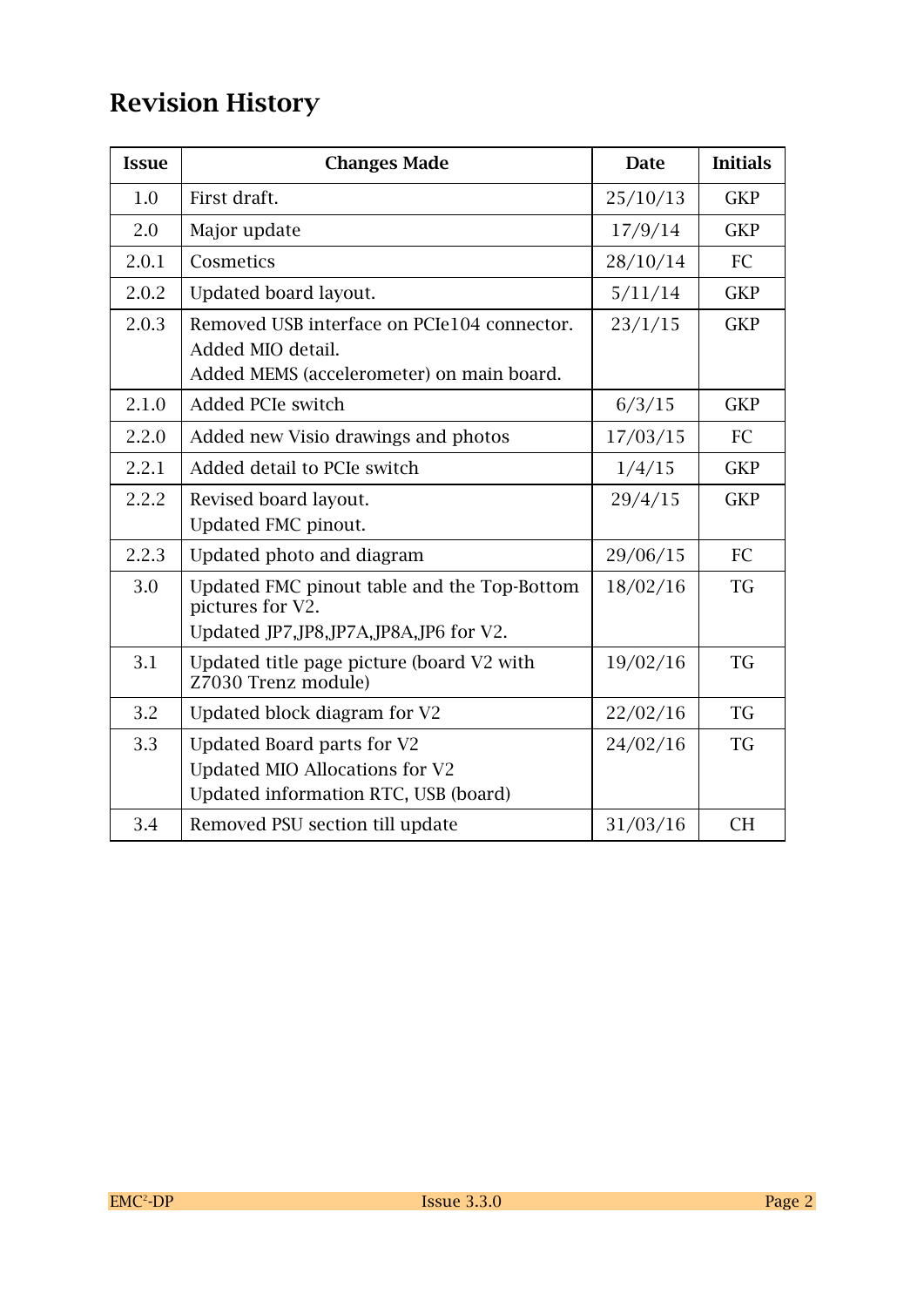# **Table of Contents**

| 1              |     |  |
|----------------|-----|--|
|                | 1.1 |  |
|                |     |  |
| $\overline{2}$ |     |  |
|                | 2.1 |  |
| 3              |     |  |
| 4              |     |  |
|                | 4.1 |  |
|                |     |  |
|                |     |  |
|                |     |  |
|                |     |  |
|                |     |  |
|                |     |  |
|                |     |  |
|                |     |  |
|                |     |  |
|                |     |  |
|                |     |  |
|                |     |  |
|                |     |  |
|                |     |  |
|                | 4.2 |  |
|                | 4.3 |  |
|                | 4.4 |  |
|                | 4.5 |  |
|                | 4.6 |  |
|                | 4.7 |  |
|                | 4.8 |  |
|                | 4.9 |  |
|                |     |  |
|                |     |  |
|                |     |  |
|                |     |  |
|                |     |  |
|                |     |  |
|                |     |  |
| 5              |     |  |
| 6              |     |  |
| 7              |     |  |
| 8              |     |  |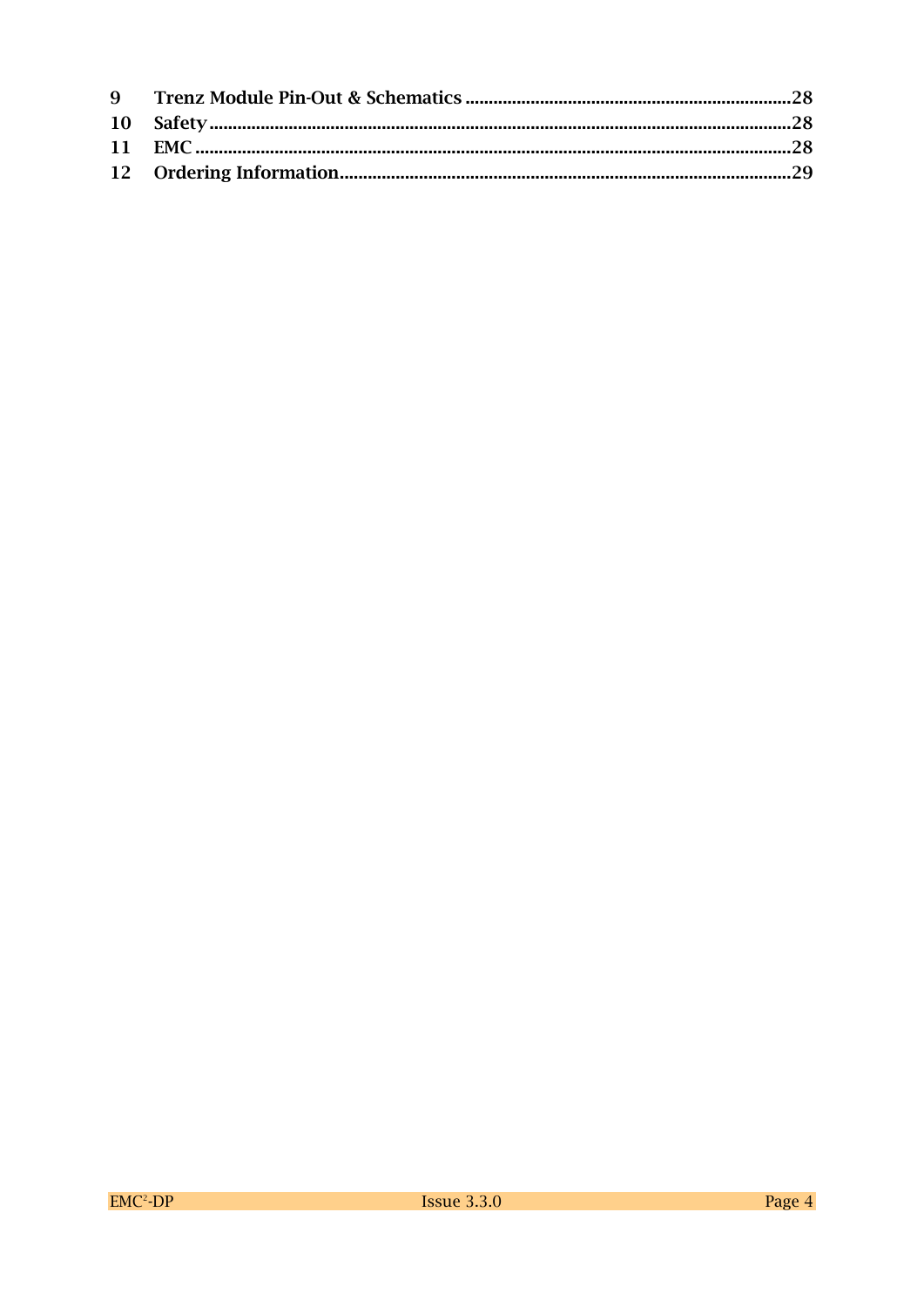### **1 Introduction**

This document describes the hardware features and some operational details of how the EMC<del>'</del>-DP will become a PCIe/104 OneBank™ Board with a Dual ARM9 CPU + Reconfigurable FPGA Logic (Xilinx Zynq w. Artix-7 or Kintex-7 Fabric) and interface to CPU specific I/O features. It also covers how the EMC<sup>2</sup>-DP can be used as either a Host Controller in a PC/104 Stack or as stand-alone.

Furthermore it also covers the use of EMC<sup>2</sup>-DP with a 'Fabric-only' mode, with the use of either an Artix-7 or a Kintex-7 40mm x 50 mm "System-on-Module".

Some discussion is made of how these features can be implemented with specific "System-on-Modules" and how EMC<sup>2</sup>-DP can be expanded with a VITA57.1 FMC-LPC™ compatible Daughter Cards for I/O expansion from the FPGA fabric.

| 1.1 Main Features |                                                                                                                           |  |
|-------------------|---------------------------------------------------------------------------------------------------------------------------|--|
| 1.1.1 Hardware    |                                                                                                                           |  |
|                   | This board consists of the following major hardware features:                                                             |  |
| $EMC2-Z70xx$      | Xilinx Zynq SoC XC7Z015 (Artix-7) or XC7Z7030 (Kintex-7) SoM<br>1 Gbyte DDR3 memory for ARM CPU to run Linux<br>$\bullet$ |  |
| EMC2-7Axxx        | Xilinx Artix-7 FPGA SoM<br>1 Gbyte DDR3 memory interfaced to Fabric of FPGA<br>$\bullet$                                  |  |
| EMC2-7Kxxx        | Xilinx Kintex-7 FPGA SoM<br>32Mbytes Quad-SPI Flash<br>$\bullet$                                                          |  |

Common Features:

- Programmable clock synthesizer and external 1PPS input.
- GEN2 PCIe on top and bottom PCIe/104 connectors.
- SATA Interface to PCIe/104 bottom connector or SEIC.
- FMC LPC connector with I/O and single high-speed serial.
- Single  $+5$ ,  $+12$ ,  $+3.3V$  power input.
- 100-way SEIC peripheral interface connector.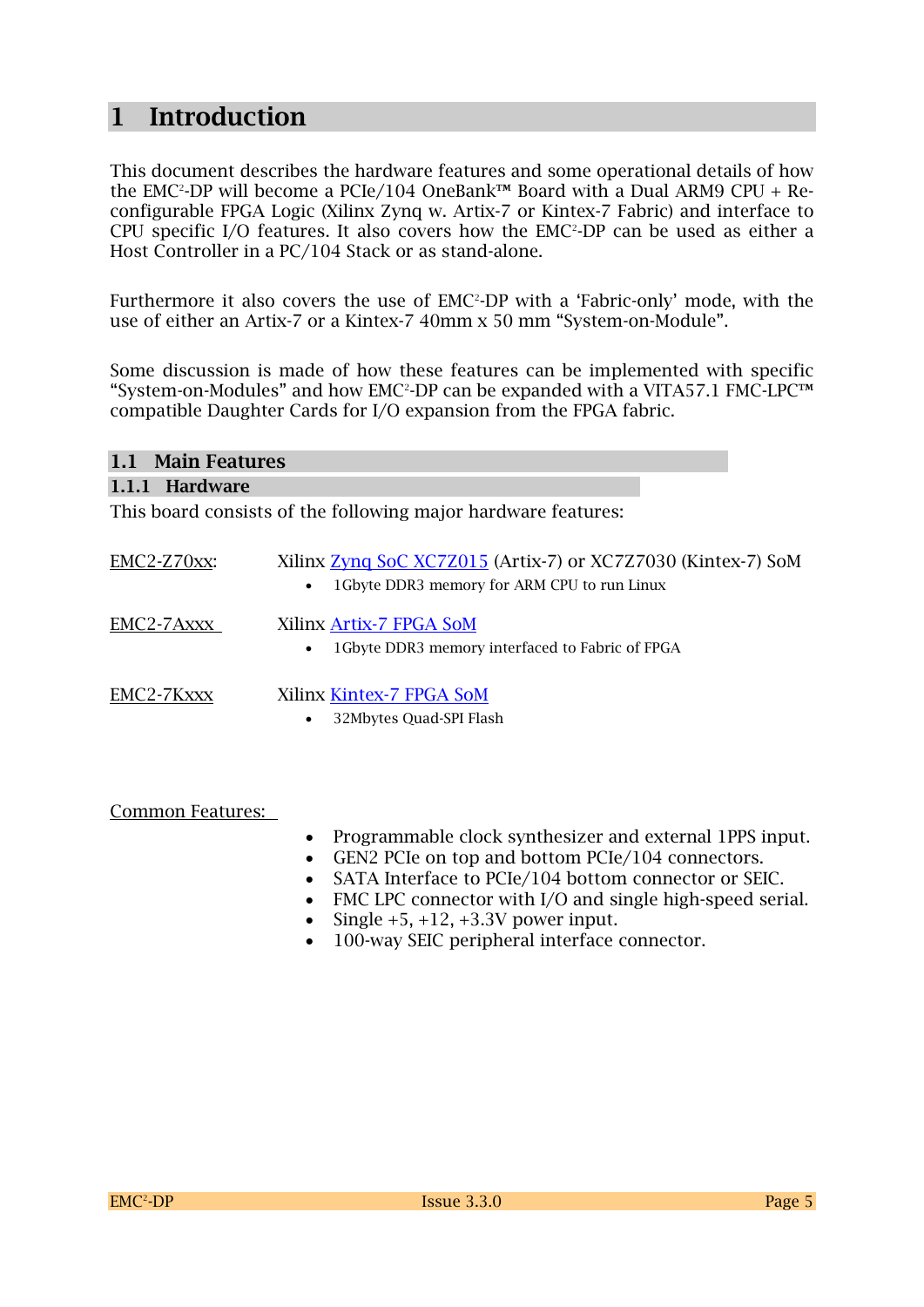# **2 Notes**

Several part numbers are described in the text, as HyperLinks. These are possible part numbers, and alternative devices may be designed in at a later date. Hyperlinks will provide access to external sites for more details

#### **2.1 Abbreviations / Definitions**

| <b>ADC</b>            | Analog to Digital Converter.                                                                                                                                                                 |
|-----------------------|----------------------------------------------------------------------------------------------------------------------------------------------------------------------------------------------|
| <b>DDR &amp; DDR3</b> | Dual Data Rate. An interface mechanism where data is transferred on both rising and<br>falling clock edges. DDR3 memory is lower power and higher performance than its<br>predecessor, DDR2. |
| <b>DRAM</b>           | Dynamic RAM.                                                                                                                                                                                 |
| <b>DVI</b>            | Digital Visual Interface. When used on its own in this document it refers to the digital<br>portion of the connector's signals.                                                              |
| DVI-D                 | Digital video data only.                                                                                                                                                                     |
| DVI-I                 | Digital and analog (VGA) data.                                                                                                                                                               |
| <b>EEPROM</b>         | Also called E <sup>2</sup> PROM (or just E <sup>2</sup> ). Electrically erasable and programmable ROM.                                                                                       |
| <b>FPGA</b>           | Field Programmable Gate Array.                                                                                                                                                               |
| <b>GMII</b>           | Gigabit Media Independent Interface.                                                                                                                                                         |
| <b>GPIO</b>           | General Purpose Input Output.                                                                                                                                                                |
| $I^2C$                | Inter-integrated Circuit. A two wire low speed serial interface.                                                                                                                             |
| <b>MAC</b>            | Media Access Control.                                                                                                                                                                        |
| Magnetics             | Commonly used to refer to the inductors and transformers within the Ethernet<br>signalling to the RJ45 connector.                                                                            |
| <b>MCB</b>            | Memory Control Block. A Spartan 6 internal hard core.                                                                                                                                        |
| MicroSD               | Small from factor variant of SD.                                                                                                                                                             |
| PHY                   | Commonly used to refer to the device that interfaces to the physical layer.                                                                                                                  |
| <b>PPS</b>            | Pulse Per Second. A high accuracy external clock input.                                                                                                                                      |
| <b>RAM</b>            | Random Access Memory.                                                                                                                                                                        |
| <b>RGMII</b>          | Reduced pin count GMII.                                                                                                                                                                      |
| RJ45                  | Commonly used to refer to the 8-pin connector used in Ethernet communication.                                                                                                                |
| <b>SATA</b>           | Serial Advanced Technology Attachment. Refers to the high-speed serial signalling on<br>hard disk drives.                                                                                    |
| SD <sub></sub>        | Secure Digital. Related to the format of some non-volatile memory cards.                                                                                                                     |
| <b>SEIC</b>           | Sundance External Interface Connector.                                                                                                                                                       |
| <b>SLB</b>            | Sundance Local Bus. Multiple 8-bit LVDS synchronous busses.                                                                                                                                  |
| SoC                   | System on a Chip.                                                                                                                                                                            |
| <b>SPB</b>            | Sundance Platform Bus. 50-way connector with multiple LVDS signals.                                                                                                                          |
| <b>SSB</b>            | Sundance SRIO Bus.                                                                                                                                                                           |
| <b>USB</b>            | Universal Serial Bus.                                                                                                                                                                        |
| <b>VGA</b>            | Video Graphics Array. Used here to refer to the analog portion of the video signal.                                                                                                          |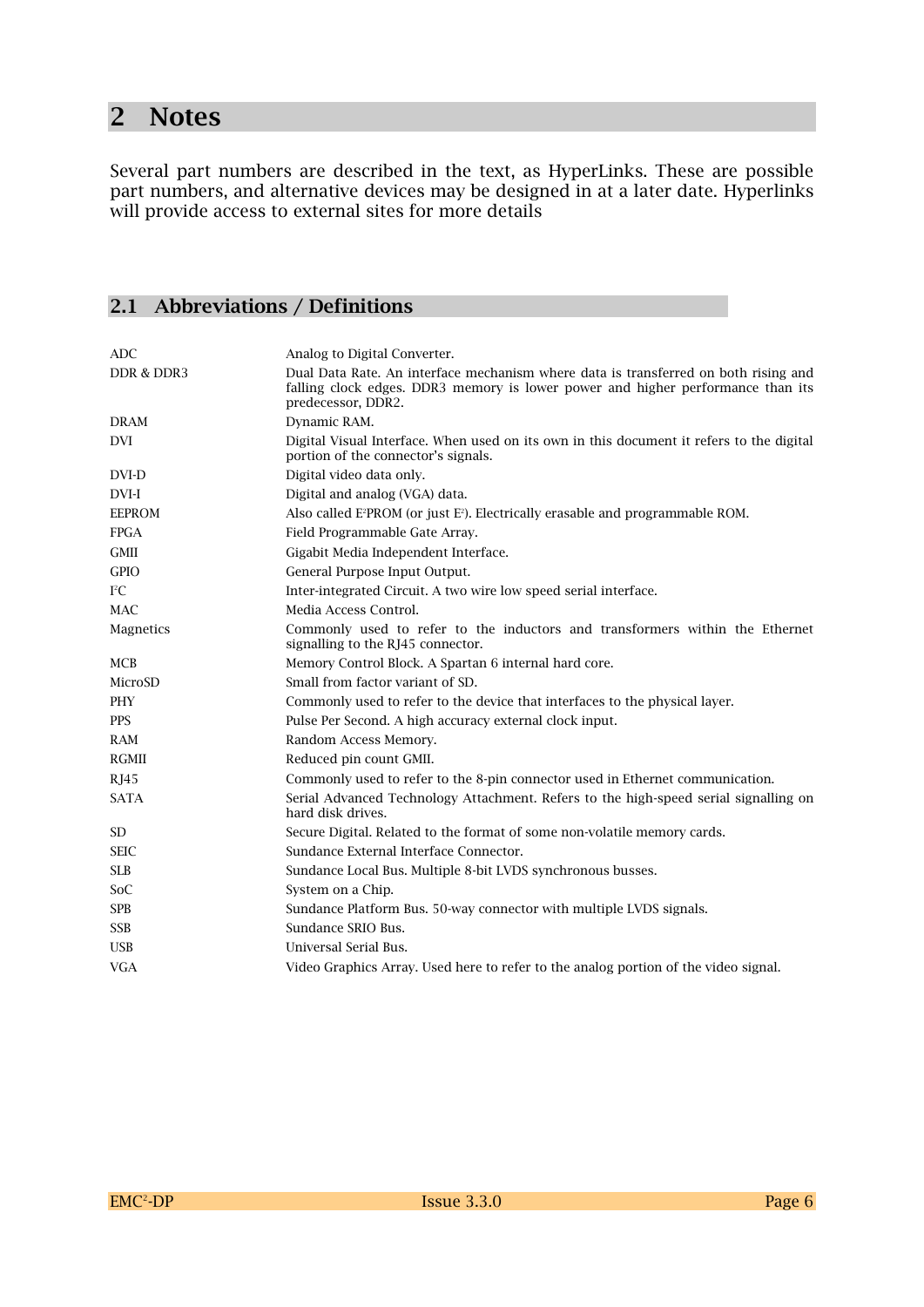#### **3 Block Diagram**



**Figure 1: EMC2-Z7015/30 (with Zynq SoM and Break-out)**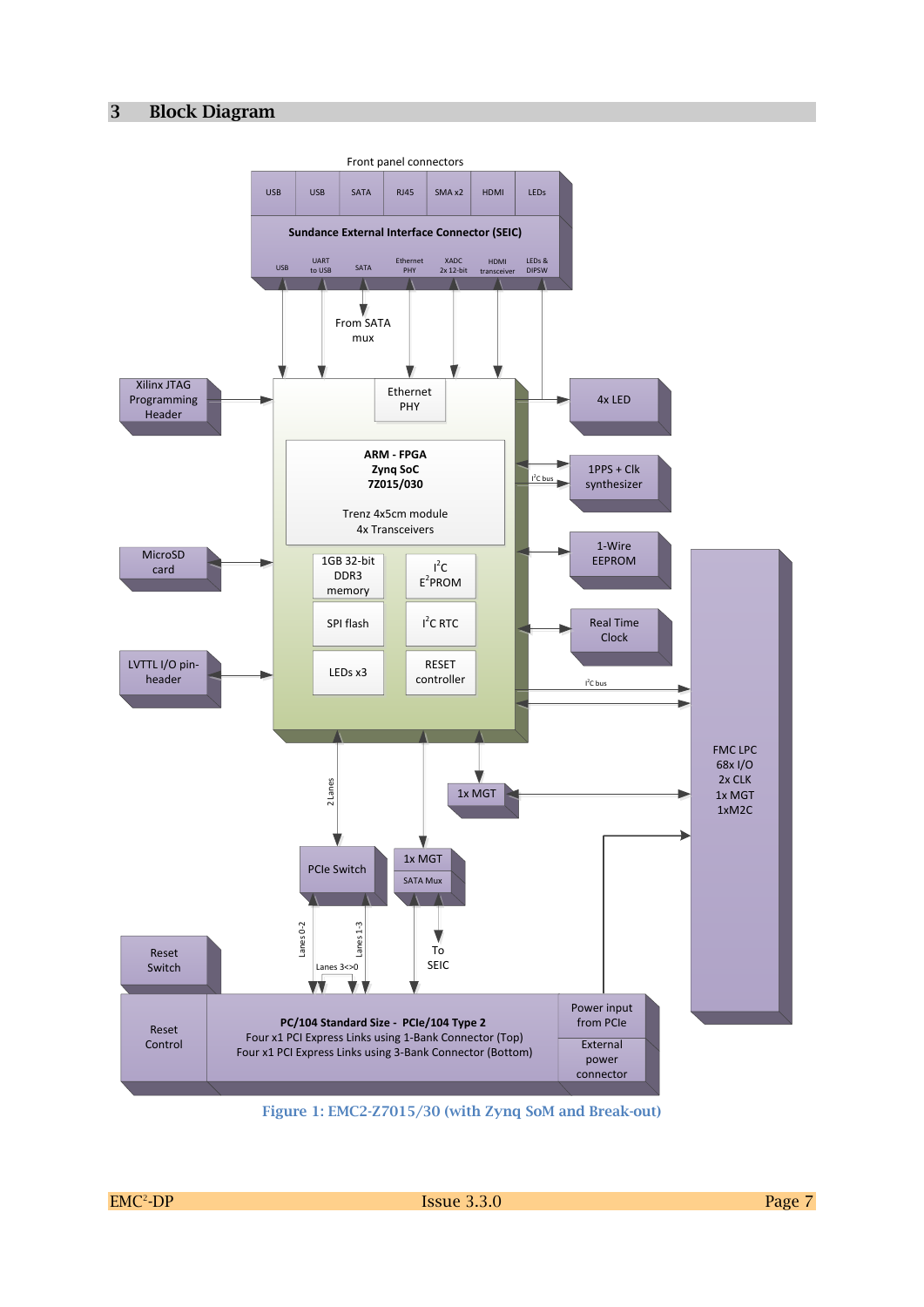### **4 Circuit Description**

The main component of the EMC<sup>2</sup>-DP is the SoM based module. Some versions includes the Zynq SoC, configuration device, Ethernet PHY and all power supply components necessary – with just a single 3.3V supply being required and others have the Artix-7 or the Kintex-7. Below is the Zynq variation.

Another feature of the EMC<sup>2</sup>-DP is the use of an expansion board to the PCIe/104  $\,$ form-factor. This expansion board, (Sundance External Interface Connector = SEIC) module, contains most of the I/O connectors and in some cases, interface circuitry too. The SEIC module is connected to the main board using a 100-pin Samtec high density connector  $(Razor Beam<sup>TM</sup>)$  similar to that used for the SoM module. When both boards are connected they lie in the same plane. See the PCB layout drawing for more details.



**Figure 2 Block Diagram of the 40mm x 50mm SoM Module**



**Figure 3 Top of Trenz 40mm x 50mm SoM Module - 1:1 Format**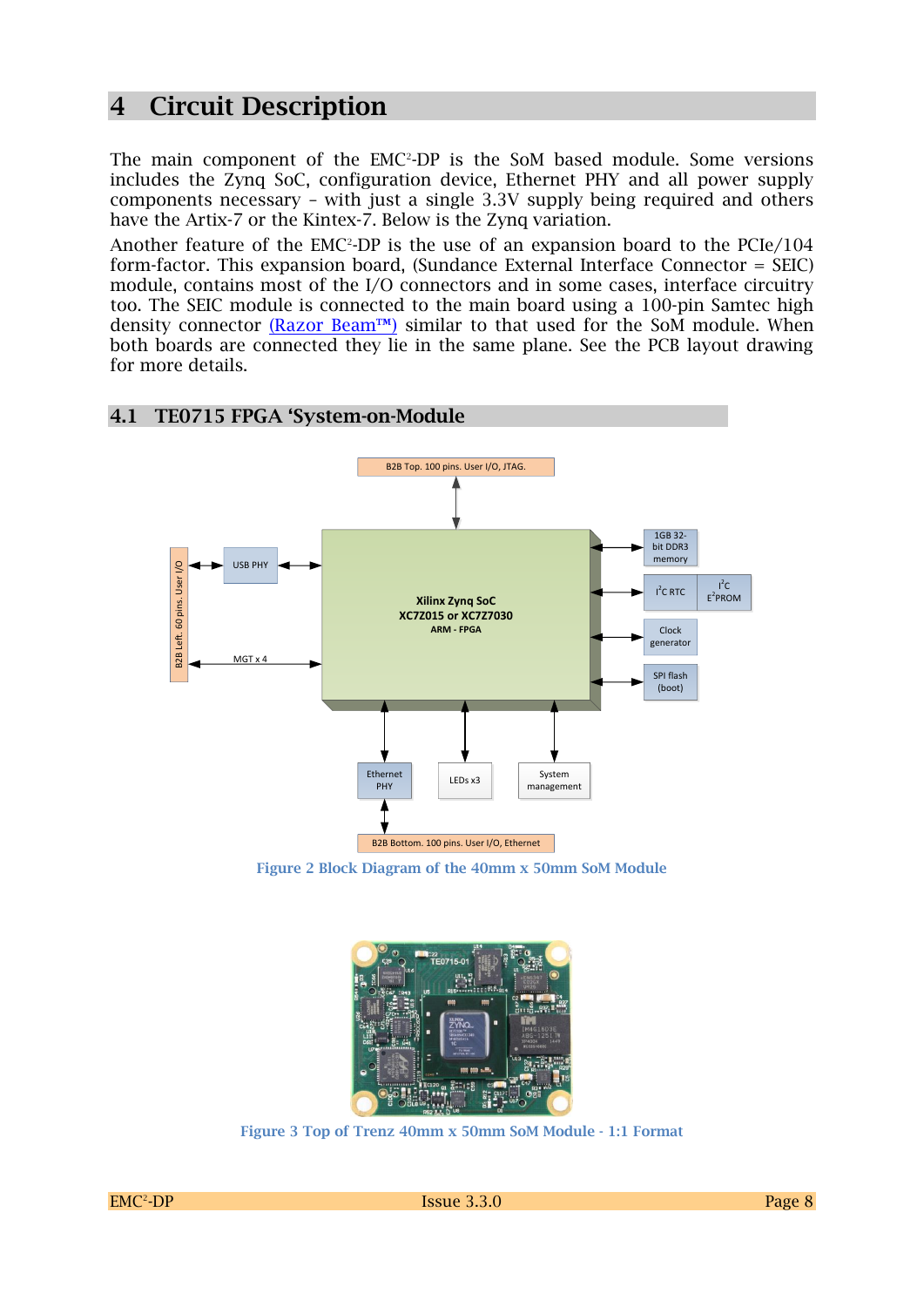#### **4.1.1 FPGA**

The Xilinx XC7Z015/Z7030 SoC incorporates a dual ARM A9 core running at up to 1GHz. The A9 based APU (Application Processor Unit) includes a 32kB level 1 cache and a 512kB level 2 cache. The level 1 caches are core independent but the level 2 cache is shared.

On-chip memory includes 256kB of RAM. This is supplemented by external memory interfaces which include DDR3, NOR and NAND flash.

Other peripherals include tri-speed Ethernet MAC, USB 2.0 OTG, CAN bus, SD controller, SPI, I<sup>2</sup>C, UARTs and GPIO pins.

Coupled to this PS (Processing System) is the PL (Programmable Logic). This is typical Xilinx FPGA architecture and includes block RAMs, DSP blocks, LUTs, flipflops and adders. A total of 74k logic cells and 380kB of RAM are provided.

Programmable I/O blocks support many signalling schemes from 1.2 to 3.3V. Four high speed (6.25Gb/s) serial links are provided which can be used as a PCIe interface.

For full details about the Zynq SoC FPGA Family; See the [Xilinx website](http://www.xilinx.com/products/silicon-devices/soc/zynq-7000/silicon-devices/index.htm)

For full details regarding the Trenz TE0715 module; see Trenz [website.](http://www.trenz-electronic.de/products/fpga-boards/trenz-electronic/te0715.html) and [Trenz](https://wiki.trenz-electronic.de/display/PD/Trenz+Electronic+Documentation)  [Wiki.](https://wiki.trenz-electronic.de/display/PD/Trenz+Electronic+Documentation) This is [User Manual](https://wiki.trenz-electronic.de/display/TE0715/TE0715) for TE0715.

#### **4.1.2 Local Power Supplies**

A range of [Enpirion](http://www.altera.co.uk/devices/power/power-index.html) DC-DC step-down converters are used to create the local voltages of 1.8V, 1.5V and 1.0V. These can supply 1.5A, 1.5A and 4A respectively.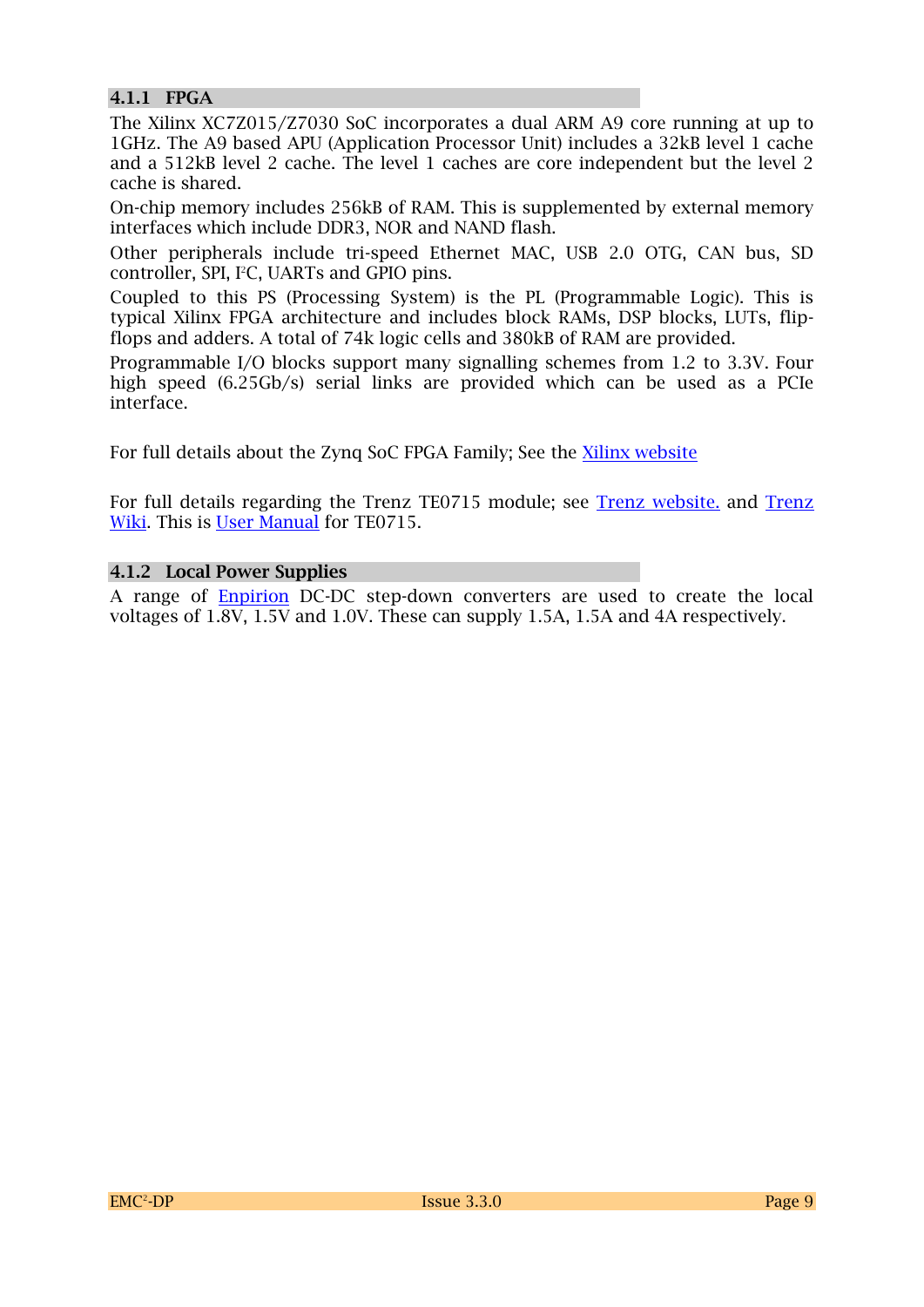#### **4.1.3 Configuration and Booting**

The SoC'c configuration is volatile. When power is removed and then restored, the configuration is lost. Configuration of the device is typically performed using bitstreams stored in the SPI Flash device. The Trenz Wiki has [detailed explanation](https://wiki.trenz-electronic.de/display/TE0720/Getting+Started) of the boot process:

The basic procedure is as follows. The primary boot source is from the SoC SPI flash memory. Upon power-on, the Zynq will fetch the FSBL (first stage bootloader) from this device. This FSBL code initialises the peripherals and DDR3 memory, then proceeds to load object code for the PS and/or FPGA configuration data. Factory programmed FSBL does not have to configure the FPGA fabric.

The FSBL image cannot reside on the NAND flash; only on the SPI flash or external SD card.

The SSBL (second stage bootloader) is also usually stored in SPI flash. By default this loads a customised u-boot which is then responsible for loading the O/S. U-boot functionality is not essential and a user application could be directly loaded as an SSBL image.

The boot mode can be selected to be either JTAG (no boot), SPI flash, or external SD card.

The FPGA fabric can be loaded using u-boot or Linux (or JTAG).

#### **4.1.4 JTAG**

A 14-pin 2mm pitch pin header is provided for connection to a Xilinx USB Programmer (using the standard ribbon cable). This allows access to the internals of the SoC for configuration and debugging.

#### **4.1.5 SoC Memory DDR3 in Zynq SoM**

Two [16-bit wide DDR3 memory](http://www.memphis.ag/fileadmin/datasheets/MEM4G16D3EABG_10.pdf) devices are used on the SoM module to provide **1GByte of** storage. This memory is directly accessible by the dual ARM9 processor cores.

#### **4.1.6 SPI Flash**

This serially accessible device holds the configuration for the SoC. It is 32Mbytes in capacity and implemented using a [Winbond W25Q256FV](https://www.winbond.com/hq/enu/ProductAndSales/Applications/InformationElectronics/WLANandWimax/SerialFlash/) device.

The SPI flash can be programmed using Vivado 2013.4 (or later) but NOT via the Impact programming tool.

The SPI flash can also be re-programmed by the Zynq from files stored on the SD card. U-boot commands *fatload* and *sf* are used for this.

The SPI resides on the Zynq MIO bus bits 1..6.

#### **4.1.7 SD Card**

A microSD (transflash) socket can accept a memory card. This socket is part of the mainboard and not the TE0715 module.

The TE0715 can boot directly from the SD card (bypassing the SPI flash).

The SD interface resides on the Zynq MIO bits 40..45.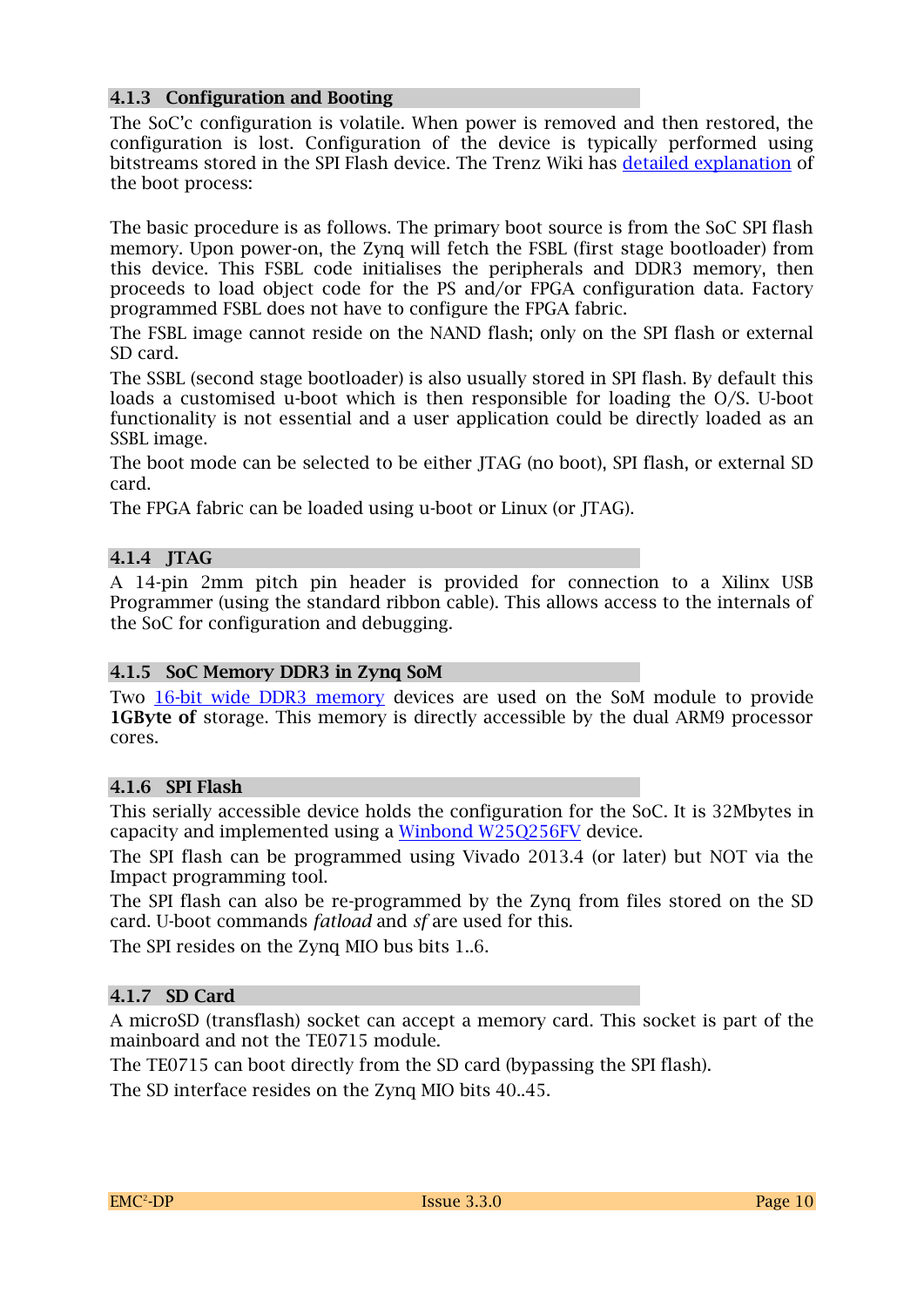#### **4.1.8 I2C EEPROM**

For smaller amounts of data, a separate non-volatile memory is provided which resides on an I2C bus made available from the SoC.

This device can be used to store operating parameters separate from the configuration Flash. E.g. MAC address.

This I<sup>2</sup>C interface resides on the Zynq MIO bits 48..49.

#### **4.1.9 RTC**

Real time clock functionality is provided by an Intersil **ISL12020M RTC**. This is backed-up with a 0.2F Super Cap in the event of power loss. This back-up lasts about 7 days and is located on the main board.

Allocated on MIO bits 0 and 47.

#### **4.1.10 LEDs**

Three user LEDs are provided directly on the SoC module. These are in addition to any that are available on the EMC<sup>2</sup>-DP main circuit board.

#### **4.1.11 Interface Connectors**

The SoC is attached to the main board using high density [Samtec connectors.](http://www.samtec.com/technical-specifications/Default.aspx?SeriesMaster=LSHM) The pinout of these connectors is provided [here.](https://wiki.trenz-electronic.de/display/TE0720/Pinout)

#### **4.1.12 Ethernet PHY**

A single Ethernet PHY on the SoC [\(Marvell 88E1512\)](http://www.marvell.com/transceivers/alaska-gbe/) provides network connection on the SEIC via an RJ45 connector. This is a tri-mode device.

This interface resides on the Zynq MIO bits 16..27, 52, 53..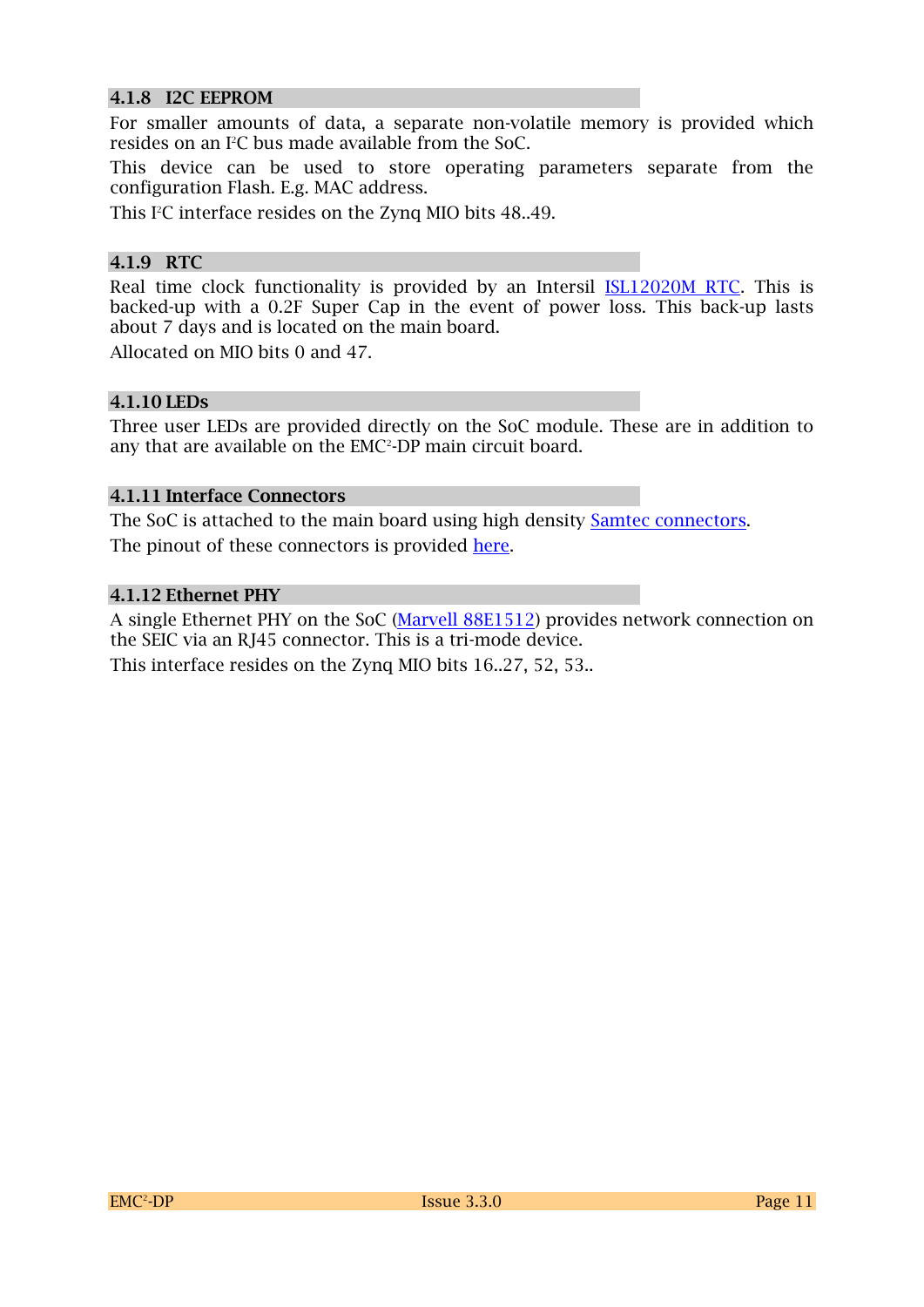#### **4.1.13 USB**

A Microchip <u>[USB3320C](http://www.microchip.com/wwwproducts/Devices.aspx?product=USB3320)</u> provides a full featured hi-speed USB interface. This interface is made available on the SEIC and thus through the rear enclosure panel. This interface resides on the Zynq MIO bits 28..39, 51.

#### **4.1.14 MIO Allocation**

| <b>MIO Pin</b>   | Peripheral                  | <b>Signal</b>  |
|------------------|-----------------------------|----------------|
| MIO <sub>0</sub> | <b>RTC</b>                  | RTC_INT#       |
| MIO 1            | <b>Ouad SPI Flash</b>       | SPI-CS         |
| MIO <sub>2</sub> | Quad SPI Flash              | SPI-DQ0/M0     |
| MIO <sub>3</sub> | Quad SPI Flash              | SPI-DQ1/M1     |
| MIO <sub>4</sub> | Quad SPI Flash              | SPI-DQ2/M2     |
| MIO <sub>5</sub> | Quad SPI Flash              | SPI-DQ3/M3     |
| MIO <sub>6</sub> | Quad SPI Flash              | SPI-SCK        |
| MIO 7            | Module LED                  | MIO7           |
| MIO <sub>8</sub> | Quad SPI Flash              | SPI_SCK_FB     |
| MIO <sub>9</sub> | PCI host mode(Install JP12) | HOST#          |
| <b>MIO 10</b>    | $I2C_0$                     | I2C0_SCL       |
| <b>MIO 11</b>    | $I2C_0$                     | I2C0_SDA       |
| <b>MIO 12</b>    | I2C1                        | I2C1_SCL       |
| <b>MIO 13</b>    | I2C1                        | I2C1_SDA       |
| <b>MIO 14</b>    | USB UART 0                  | <b>UART_TX</b> |
| <b>MIO 15</b>    | USB UART 0                  | <b>UART_RX</b> |
| <b>MIO 16</b>    | <b>Ethernet PHY</b>         | ETH_TXCK       |
| <b>MIO 17</b>    | Ethernet PHY                | ETH_TXD0       |
| <b>MIO 18</b>    | Ethernet PHY                | ETH_TXD1       |
| <b>MIO 19</b>    | <b>Ethernet PHY</b>         | ETH_TXD2       |
| <b>MIO 20</b>    | <b>Ethernet PHY</b>         | ETH_TXD3       |
| <b>MIO 21</b>    | Ethernet PHY                | ETH_TXCTL      |
| <b>MIO 22</b>    | Ethernet PHY                | ETH_RXCK       |
| <b>MIO 23</b>    | Ethernet PHY                | ETH_RXD0       |
| <b>MIO 24</b>    | Ethernet PHY                | ETH_RXD1       |
| <b>MIO 25</b>    | Ethernet PHY                | ETH_RXD2       |
| <b>MIO 26</b>    | Ethernet PHY                | ETH_RXD3       |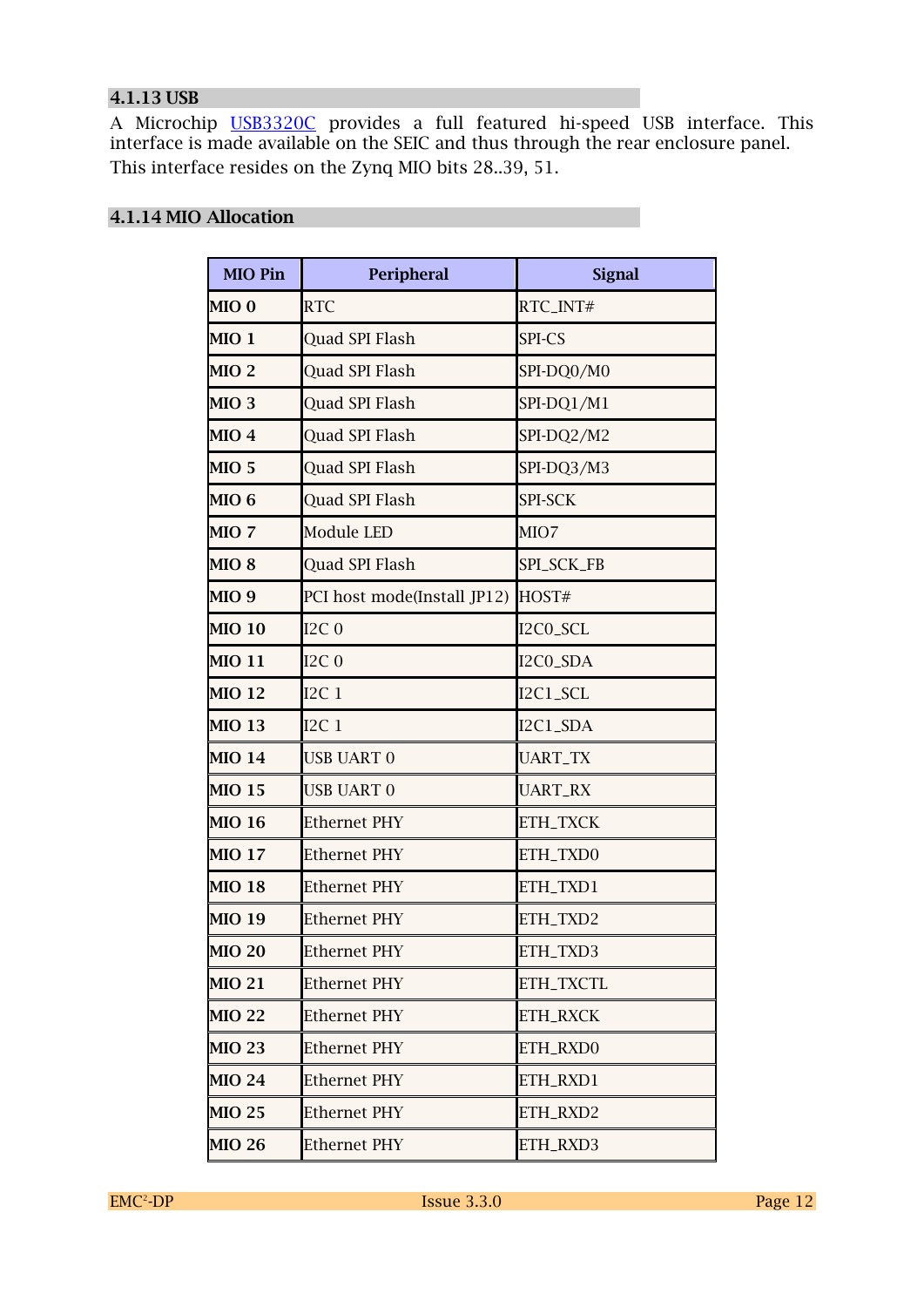| <b>MIO 27</b> | <b>Ethernet PHY</b>      | ETH_RXCTL      |
|---------------|--------------------------|----------------|
| <b>MIO 28</b> | <b>USB OTG PHY</b>       | OTG_DATA4      |
| <b>MIO 29</b> | <b>USB OTG PHY</b>       | OTG_DIR        |
| <b>MIO 30</b> | <b>USB OTG PHY</b>       | OTG_STP        |
| <b>MIO 31</b> | <b>USB OTG PHY</b>       | OTG_NXT        |
| <b>MIO 32</b> | <b>USB OTG PHY</b>       | OTG_DATA0      |
| <b>MIO 33</b> | <b>USB OTG PHY</b>       | OTG_DATA1      |
| <b>MIO 34</b> | <b>USB OTG PHY</b>       | OTG_DATA2      |
| <b>MIO 35</b> | <b>USB OTG PHY</b>       | OTG_DATA3      |
| <b>MIO 36</b> | <b>USB OTG PHY</b>       | OTG_CLK        |
| <b>MIO 37</b> | <b>USB OTG PHY</b>       | OTG_DATA5      |
| <b>MIO 38</b> | <b>USB OTG PHY</b>       | OTG_DATA6      |
| <b>MIO 39</b> | <b>USB OTG PHY</b>       | OTG_DATA7      |
| <b>MIO 40</b> | MicroSD                  | <b>SD_CLK</b>  |
| <b>MIO 41</b> | MicroSD                  | SD_CMD         |
| <b>MIO 42</b> | MicroSD                  | $SD_$ 0        |
| <b>MIO 43</b> | MicroSD                  | $SD_D1$        |
| <b>MIO 44</b> | MicroSD                  | $SD_D2$        |
| <b>MIO 45</b> | MicroSD                  | $SD_D3$        |
| <b>MIO 46</b> | LED input to PS (module) | PHY_LED2       |
| <b>MIO 47</b> | <b>RTC</b>               | RTC_INT        |
| <b>MIO 48</b> | Local I2C (module)       | <b>SCL</b>     |
| <b>MIO 49</b> | Local I2C (module)       | <b>SDA</b>     |
| <b>MIO 50</b> | <b>Ethernet PHY</b>      | <b>ETH_RST</b> |
| <b>MIO 51</b> | <b>USB OTG PHY</b>       | OTG_RST        |
| <b>MIO 52</b> | <b>Ethernet PHY</b>      | ETH_MDC        |
| <b>MIO 53</b> | <b>Ethernet PHY</b>      | ETG_MDIO       |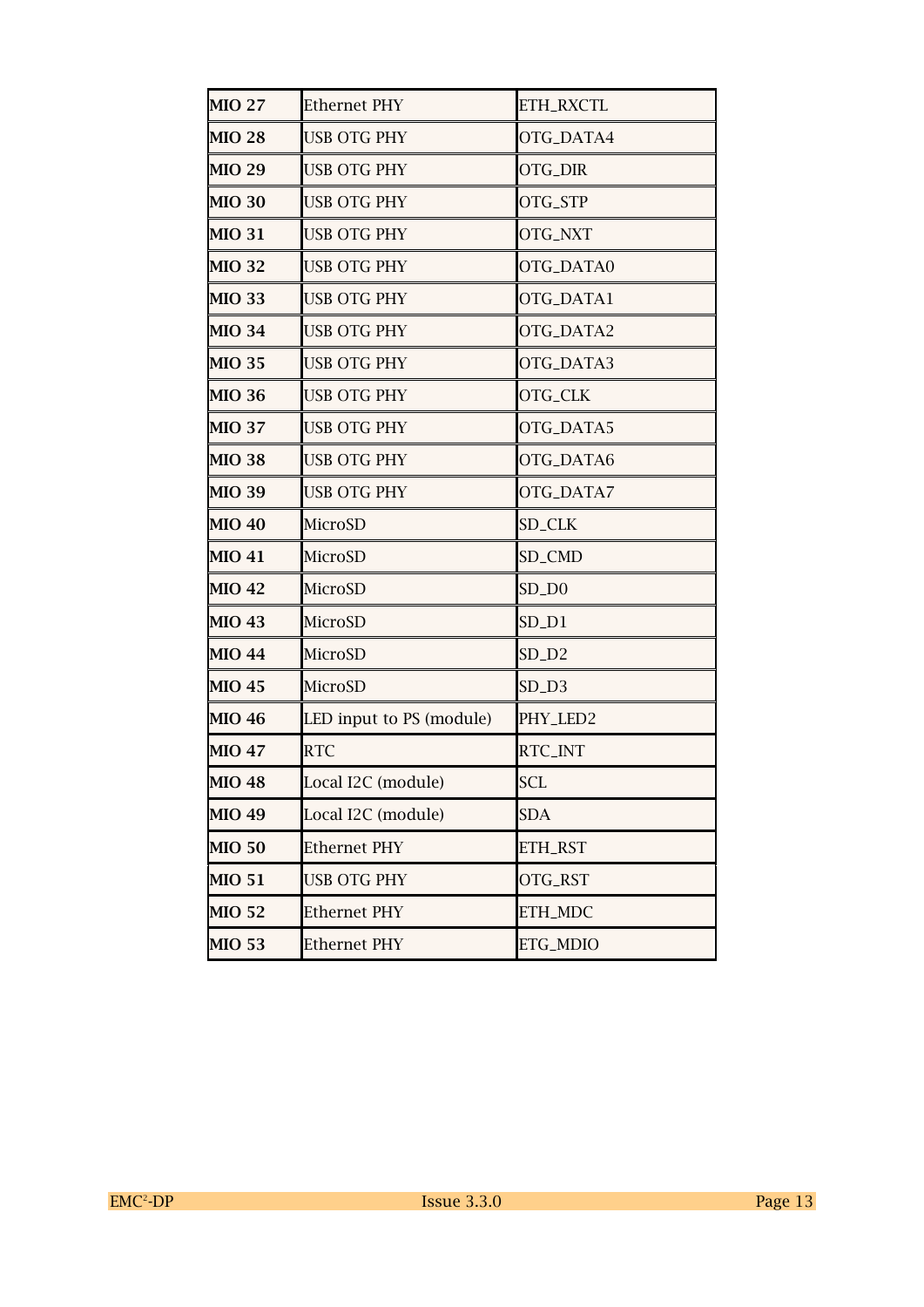#### **4.2 VITA57.1 FMC-LPC I/O Module**

This LPC (low-pin count) variant provides 34 I/O and 2 clocks as differential pairs. I <sup>2</sup>C and JTAG signals are also present. Background information here. A pin-out is provided at the end of this

document[.http://en.wikipedia.org/wiki/FPGA\\_Mezzanine\\_Card](http://en.wikipedia.org/wiki/FPGA_Mezzanine_Card)

#### **4.3 Clock Synthesiser**

This is a programmable device, via a serial interface from the SoC, that can generate a range of clocks. Several outputs are available and are connected to the clock capable pins of the SoC.

An SMA connector allows for an external clock input (shown as a 1PPS clock). Signal conditioning and filtering is provided as standard. This may be removed during build time to increase the frequency range. The external 1PPS clock must be an LVTTL signal of 1.8V.

This I<sup>2</sup>C interface resides on the Zynq MIO bits 48..49.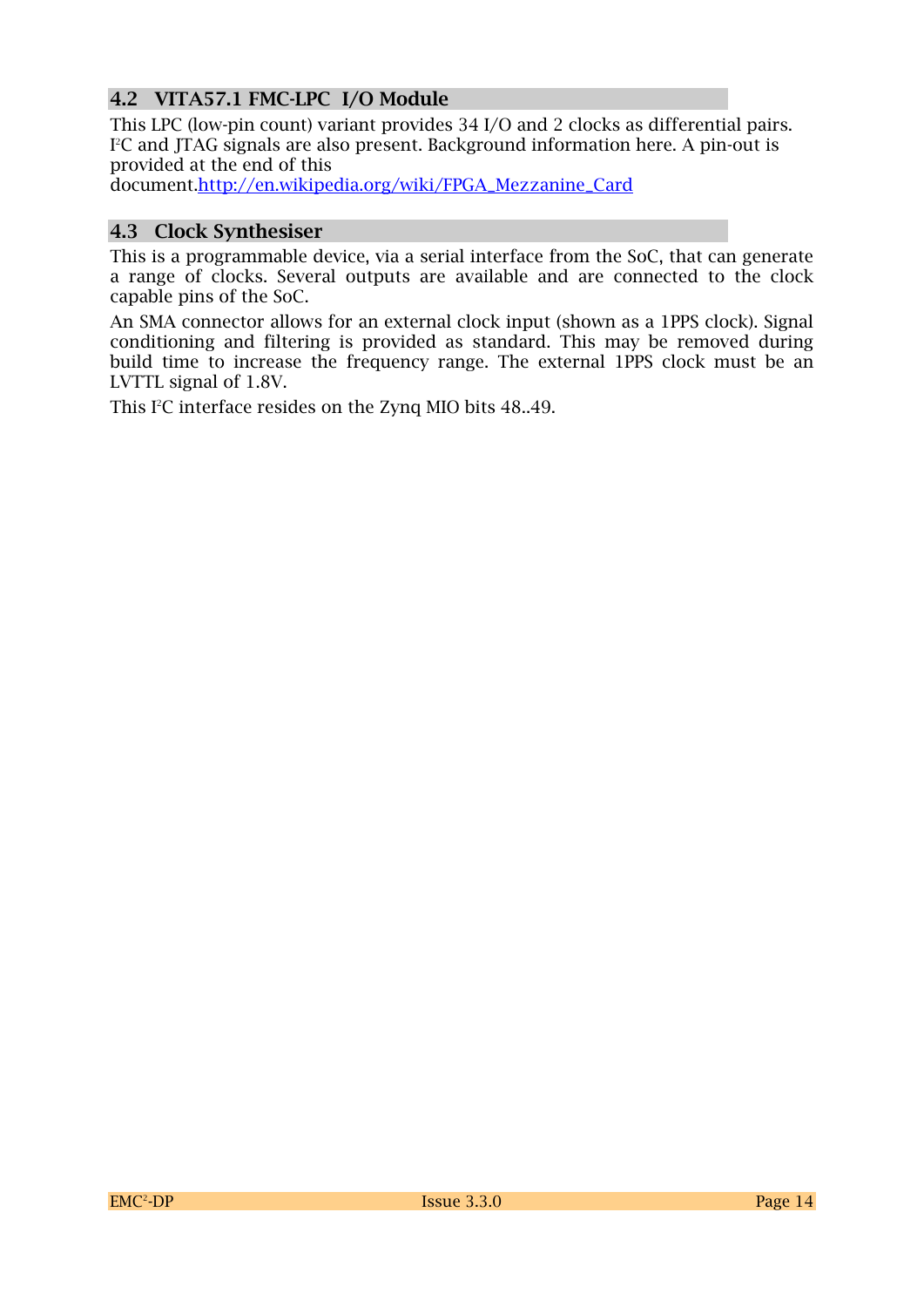#### **4.4 SATA**

The SoC provides 4 high speed serial interfaces, MGTs. One of these is connected to a [MAX4986](http://datasheets.maximintegrated.com/en/ds/MAX4986.pdf) via the SEIC to a SATA multiplexer/switch. E.g:

The outputs from this switch go to a standard SATA connector on the SEIC (accessible through the enclosure rear panel) and the other to the PCIe connector. The PCIe connection allows a SATA HDD to be attached without cabling to a [PCIe/104 Harddisk Module.](http://www.connecttech.com/sub/Products/SDG006-SSD-104-SATA-Drive-Carrier.asp?l1=solidstate&l2=SSD25) An appropriate IP core, like Sundance's [FC003-D](http://www.sundance.com/prod_info.php?board=FC003-D) must be included within the Zynq fabric to allow the use of a SATA HDD.

#### **4.5 USB**

A [Microchip USB3320C](http://www.microchip.com/wwwproducts/Devices.aspx?product=USB3320) USB PHY is mounted directly on the SoC and drives the SEIC based USB connector (type A, USB host).

#### **4.6 Ethernet**

A single Ethernet PHY [\(Marvell 88E1512\)](http://www.marvell.com/transceivers/alaska-gbe/) provides network connection on the SEIC via an RJ45 connector. This is accessible through the enclosure rear panel. It is a tri-mode (10/100/1000) device.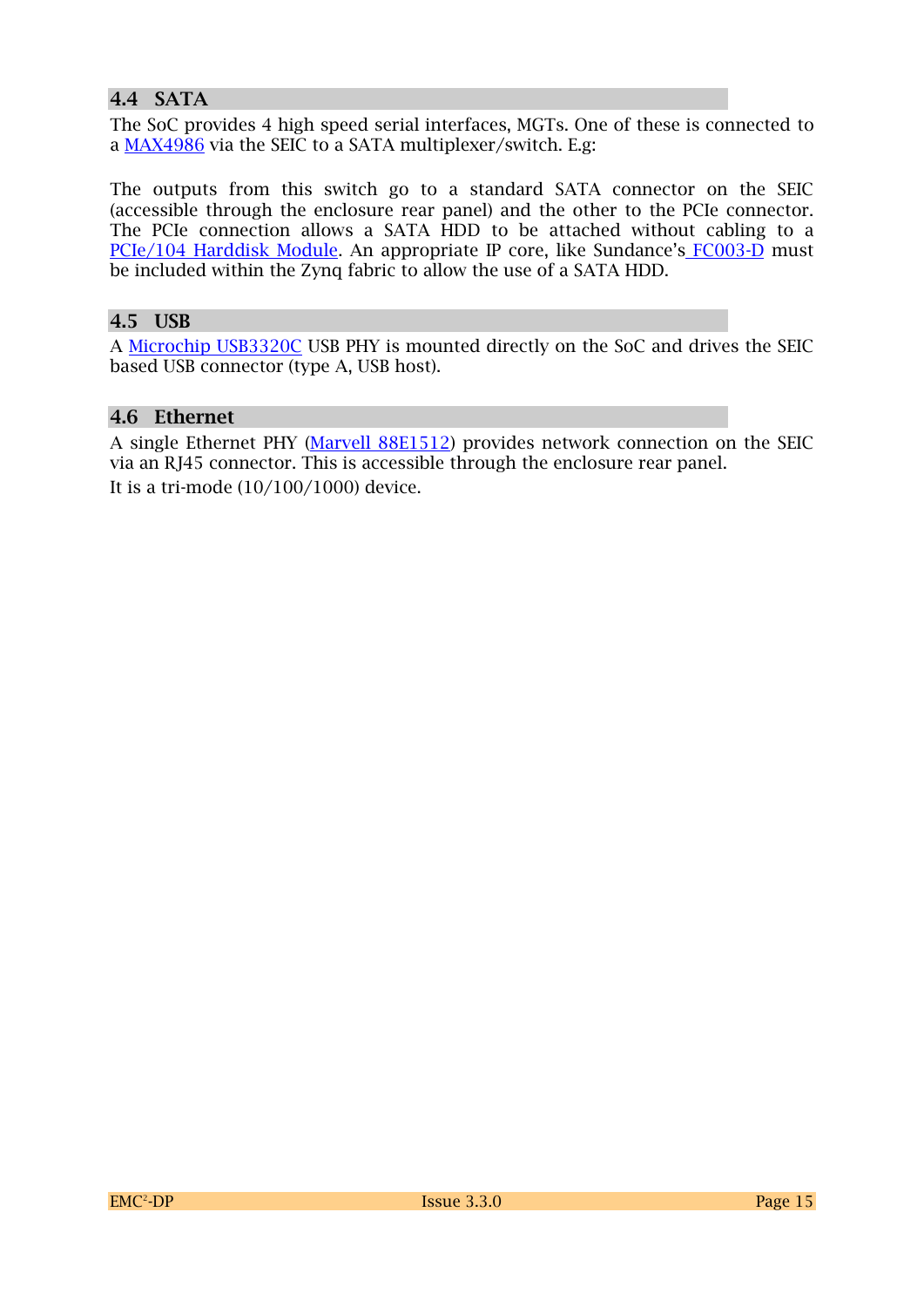#### **4.7 HDMI**

Mounted on the SEIC module is an HDMI connector. An Analog Devices [ADV7511KSTZ-P](http://www.analog.com/en/audiovideo-products/analoghdmidvi-interfaces/adv7511/products/product.html) transmitter is employed to interface to the Zynq FPGA fabric. The interface to the ADV part includes:

- 24 data lines.
- Separate VSYNC and HSYNC.
- Single-ended clock input.
- Interrupt pin to Zync.
- $\bullet$  I2C Bus.
- SPDIF out.

Fabric IP is used to drive the HDMI signals.

#### **4.8 ADC**

The Zync SoC includes dual ADCs. Refer to chapter 30 – *[XADC Interface](http://www.xilinx.com/support/documentation/user_guides/ug585-Zynq-7000-TRM.pdf)* of the Zynq TRM:

They are 12-bit 1MSPS converters and are driven from an analog multiplexer  $(internal to the Zynq)$ . On the  $EMC<sup>2</sup>-DP$  these inputs are driven from two SMA connectors on the SEIC module.

The XADC system can also measure on-chip temperature and power supplies.

#### **4.9 UART**

A 2-wire (Rx and Tx) UART interface can be provided by the SoC. These two wires are converted to a USB interface using a **Silicon Labs CP2103GM** (or similar) device. This is then made available on the SEIC module. A standard USB micro to USB A cable can connect this to a host PC. OS drivers are readily available for this device. This interface resides on the Zynq MIO bits 14-RX and 15-TX.

#### **4.10 MEMS (Factory build option)**

A [3-axis accelerometer](http://www.st.com/web/en/catalog/sense_power/FM89) and magnetometer can be added on the main board. The pad corresponds to the MPU-9150 provided by InvenSense. The device resides on a second  $I^2C$  bus.

This bus uses the Zynq MIO bits 10-SCL and 11-SDA.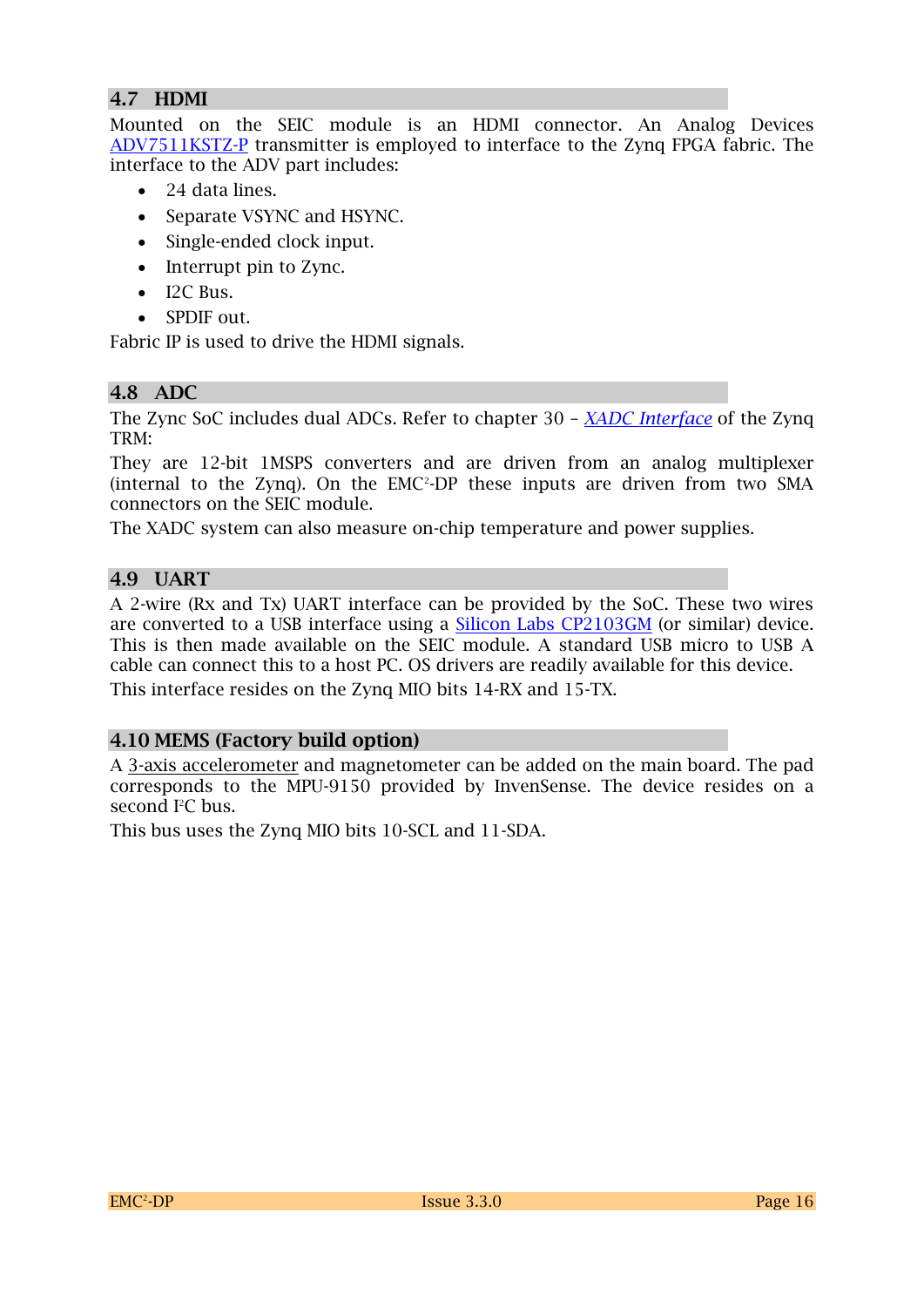#### **4.11 LEDs**

Four LED signals are driven directly from the SoC via current limiting resistors. They are made available to drive LEDs on the main PCIe/104 card and also on the SEIC module.

The LEDs connected to the PL should be driven with an open-collector type output pin from the Zynq. Those connected to the MIO should be driven using 3.3V LVTTL.

#### **4.12 TTL I/O**

An 8 pin 2mm dual-in-line connector allows direct access to 4 SoC I/O pins. These have ESD (overvoltage and under-voltage) protection.

These pins support signal levels up to 1.8V only.

#### **4.13 Reset**

The Zync can be reset either from a push button or from the PCIe/104 connector.

When operating in standalone mode, a power-on reset circuit replaces the PCIe/104 reset.

The SoC employs a CPLD device to control power sequencing, reset generation, and initial Zynq configuration. The CPLD is a [Lattice XO2-1200](http://www.latticesemi.com/~/media/Documents/ApplicationNotes/MO/MachXO2sysCLOCKPLLDesignandUsageGuide.pdf?document_id=39080) and its design can be customised. The SC is part of the SoC JTAG chain. See the [following link](https://wiki.trenz-electronic.de/pages/viewpage.action?pageId=3834226) for operational details on this SC (System Controller):

Note that the functionality of the system reset pin to the SoC should be set to generate an interrupt and not a Zynq POR if a flash based OS is being used. This enables a proper OS shutdown to be performed.

#### **4.14 1-Wire EEPROM**

A Dallas/Maxim 1-Wire interface EEPROM connects to the PL part of the Zynq. This is operated at 3.3V and hence requires a bi-directional voltage convertor (MAX3394) to connect to the 1.8V Zynq I/O.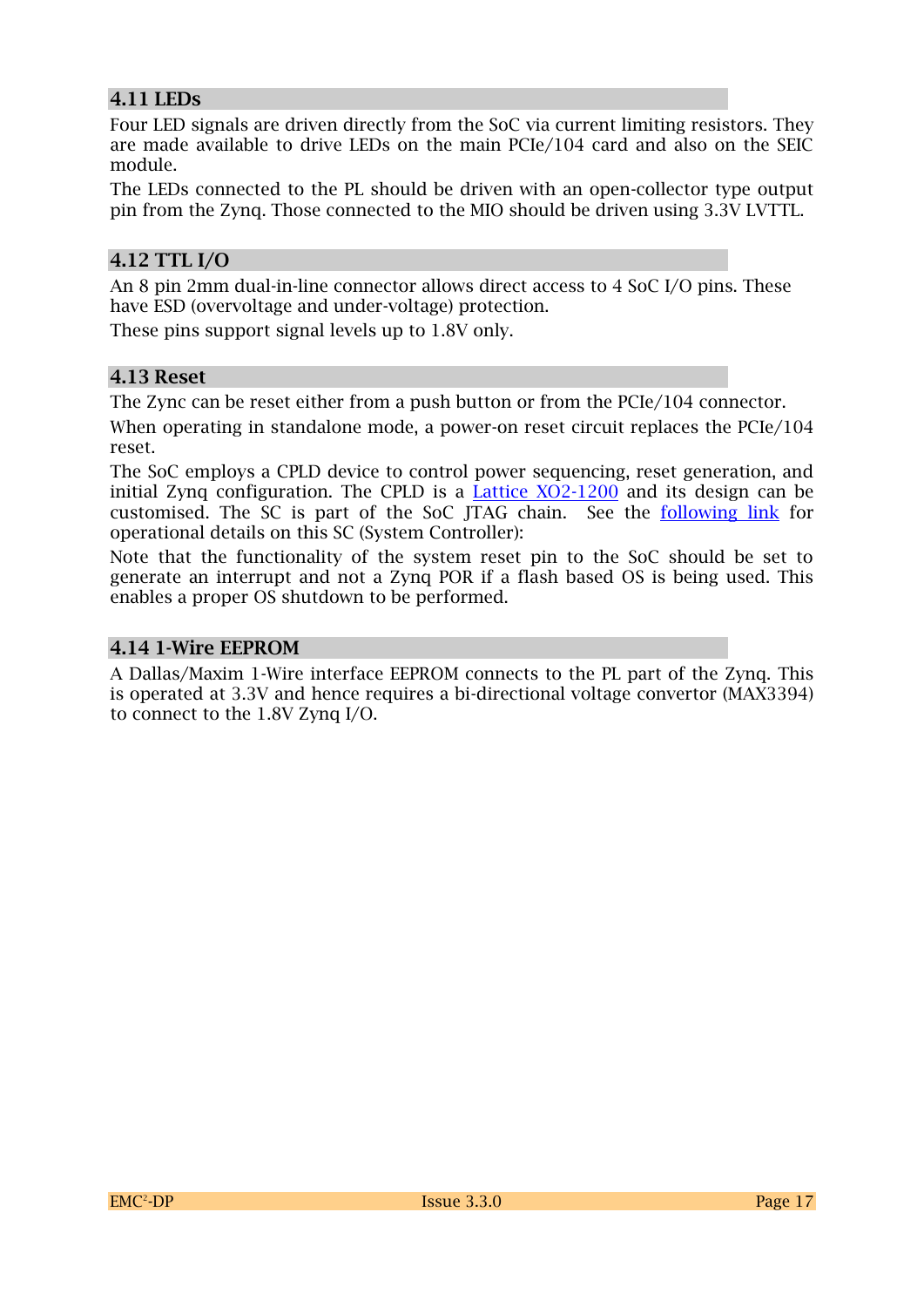### **4.15 Zync SoC**

This device has the following interface connectivity:

| <b>Interface</b>    | <b>Description</b>                      | Comment(s)                                                           | Main, SoC<br>or SEIC  |
|---------------------|-----------------------------------------|----------------------------------------------------------------------|-----------------------|
| DDR <sub>3</sub>    | Memory for ARM.                         | DDR3 bank 0.                                                         | SoC                   |
|                     |                                         |                                                                      |                       |
| Flash               | device<br>for<br>Used<br>configuration. |                                                                      | SoC                   |
| SDcard              | MicroSD.                                | Direct connection to Zynq.                                           | Main                  |
| <b>I2C EEPROM</b>   |                                         | Direct connection to Zynq.                                           | SoC                   |
| <b>USB</b>          | Host interface.                         | Available on the SEIC via type A<br>connector.                       | SoC &<br>Main         |
| <b>SATA</b>         | SATA interface.                         | PCIe/104 DOWN connector and SEIC.                                    | <b>SEIC</b>           |
| PCIe                | 1-lane PCIe.                            | PCI express UP connector.                                            | Main                  |
| PCIe                | 1-lane PCIe.                            | PCI express DOWN connector.                                          | Main                  |
| <b>JTAG</b>         | For ARM and FPGA.                       | Header for FPGA configuration and<br>ARM.                            | Main                  |
| <b>MGT</b>          | 1-lanes<br>high-speed<br>of<br>serial.  | FMC connector.                                                       | Main                  |
| <b>LED</b>          | 4 LEDS.                                 |                                                                      | Main &<br><b>SEIC</b> |
| Clock Synth         | Programmable PLL.                       | Used for the ADC sample clock.<br>External clock input for 1PPS use. | Main                  |
| <b>TTL</b>          | LVTTL (3.3V) I/O.                       | General purpose I/O to header.                                       | Main                  |
| <b>FMC</b>          |                                         | LPC signals.                                                         | Main                  |
| <b>Ethernet PHY</b> |                                         | Available when using an FMC or<br>SEIC.                              | SoC                   |
| <b>XADC</b>         | Two channel 12-bit ADC.                 | Analog connectors on SEIC.                                           | SoC &<br>Main         |
| <b>HDMI</b>         |                                         | Available when using an SEIC with<br>the ADV7511.                    | <b>SEIC</b>           |
| I <sub>2</sub> C    | Serial bus.                             | Used to interface to the clock<br>generator, RTC, I2C Eprom, etc.    | SoC                   |
| <b>RTC</b>          | Real Time Clock                         |                                                                      | SoC                   |
| Switch              | For general purpose use.                | 8-bit DIP SW.                                                        | Main &<br><b>SEIC</b> |
| <b>UART</b>         | Uses a USB to RS232<br>convertor.       | Available when using an SEIC with SI<br>CP2103GM.                    | <b>SEIC</b>           |
| SPI Flash           | Serial flash.                           |                                                                      | SoC                   |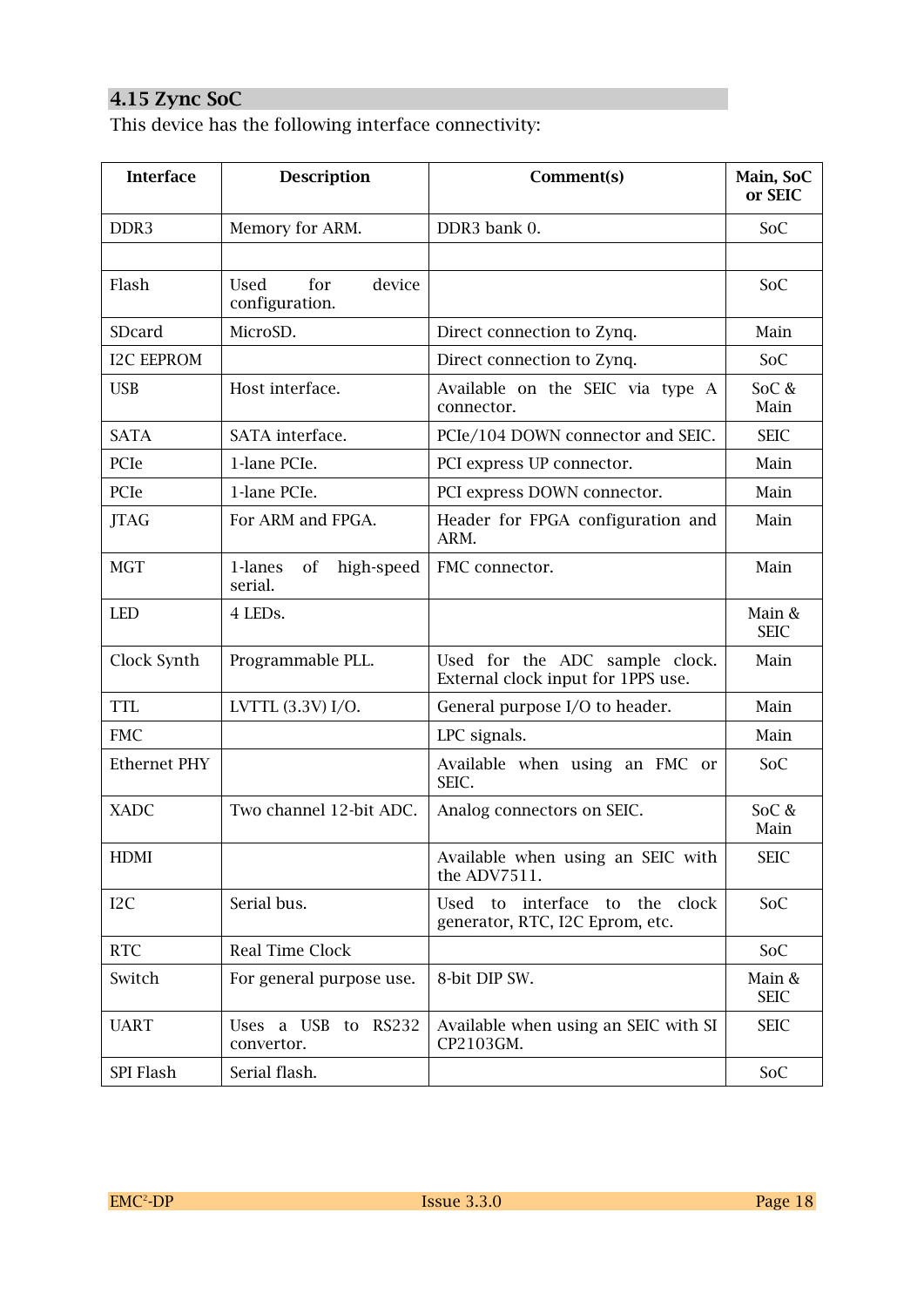#### **4.16 PCIe**

The EMC2-DP board can operate in both host and add-on board modes.

The PCIe/104 connectors provide power (+12V, +5V, +3V3), global Reset, and PCI express connections to the host from the FPGA. An external connector is used to provide +12V power as the 1-bank connector does not supply this voltage.

The FPGA site provides 2 MGT lanes which are routed as PCIe to two ports of a 6 lane, 6-port PCIe packet switch (PEX8606 from PLX). The other 4 ports are routed to a signal switch (PI3PCIE3442 from Pericom).

The following diagram shows the lane connectivity when in host mode:



**Figure 4 PCI Express Lanes in Host Mode**

The effective loopback of bottom lanes 0 and 1 is a by-product of the signal switch operation. As the EMC2-DP is intended to form the base of the stack, this will have no consequence.

The following diagram shows the lane connectivity when in add-on mode:



**Figure 5 PCI Express Lanes in 'Add-On' Mode**

As can be seen, the EMC2-DP can be used in either a stack-down or stack-up configuration.

```
EMC<sup>2</sup>-DP
```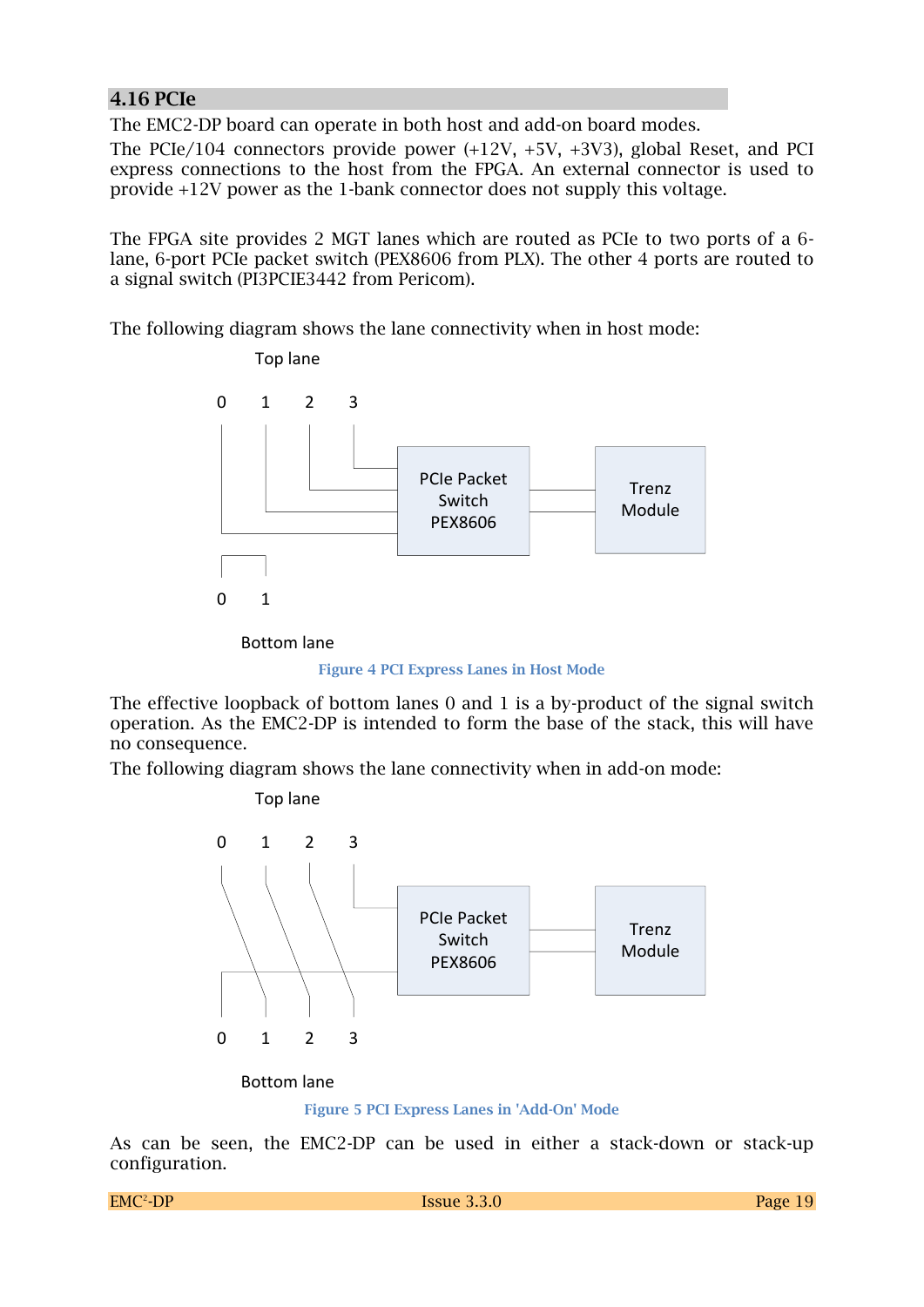The following diagram shows the lane connectivity as part of a stack:



Bottom lane

**Figure 6 Multiple EMC<sup>2</sup> -DP in a PC/104 Stack**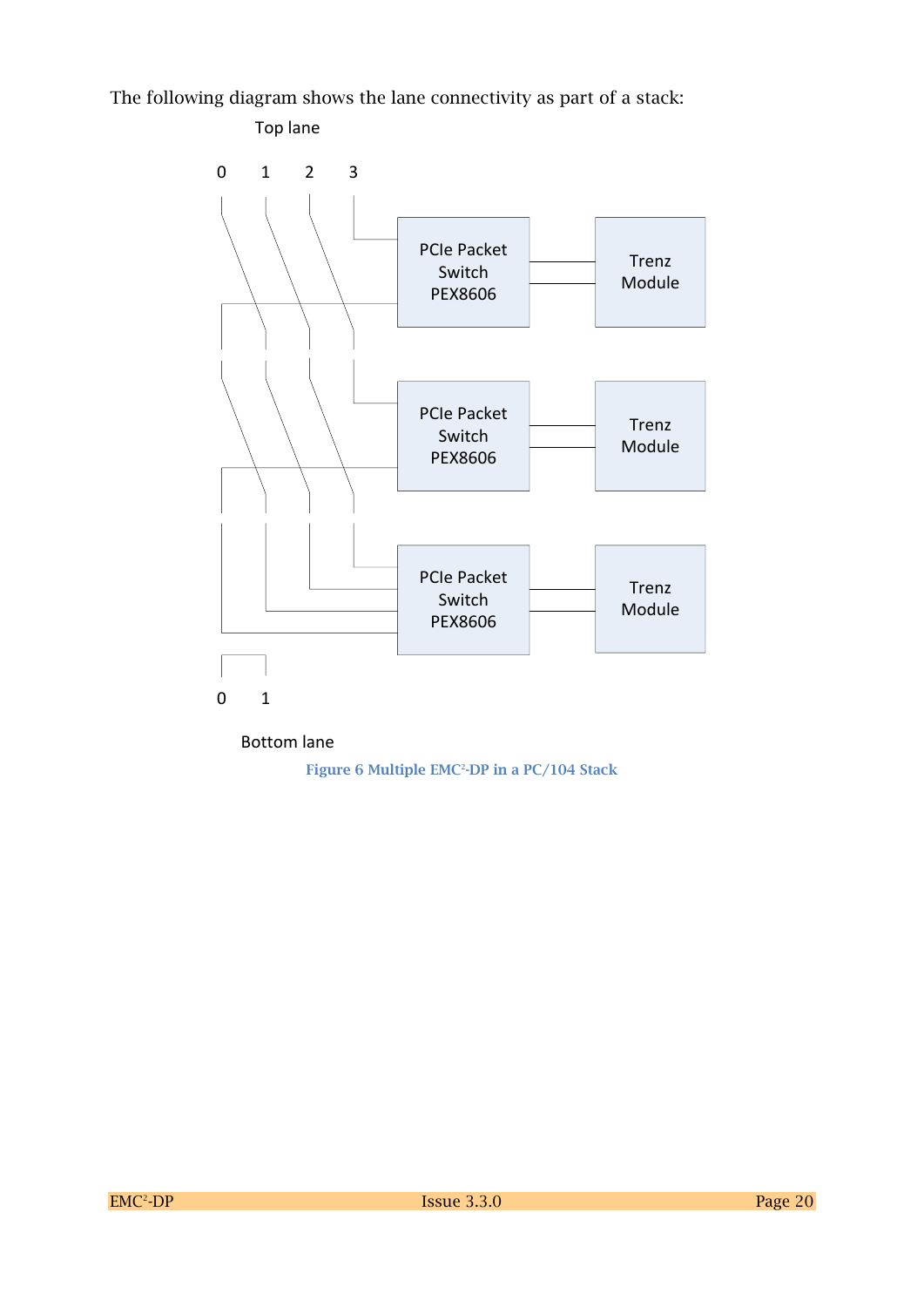Two signal switches are required to route the PCIe lanes to the correct places. One switch for each of the Rx and Tx pairs.



The generation and routing of the PCIe reference clock is simpler. In host mode, a local oscillator is buffered and separate buffer outputs drive the four lanes to the top connector, the PCIe packet switch, and the Trenz module. The reference clocks to lanes 1-3 of the bottom connector are hardwired to the top lanes in the standard lane shift method. So, in host mode, 7 lanes are driven (not bottom lane 0 – which is unused in host mode).

In add-on mode, the buffer is disabled and hence the reference clock is sourced from either top lane 3 or bottom lane 0 via a selector that is switched using the CPU\_DIR signal.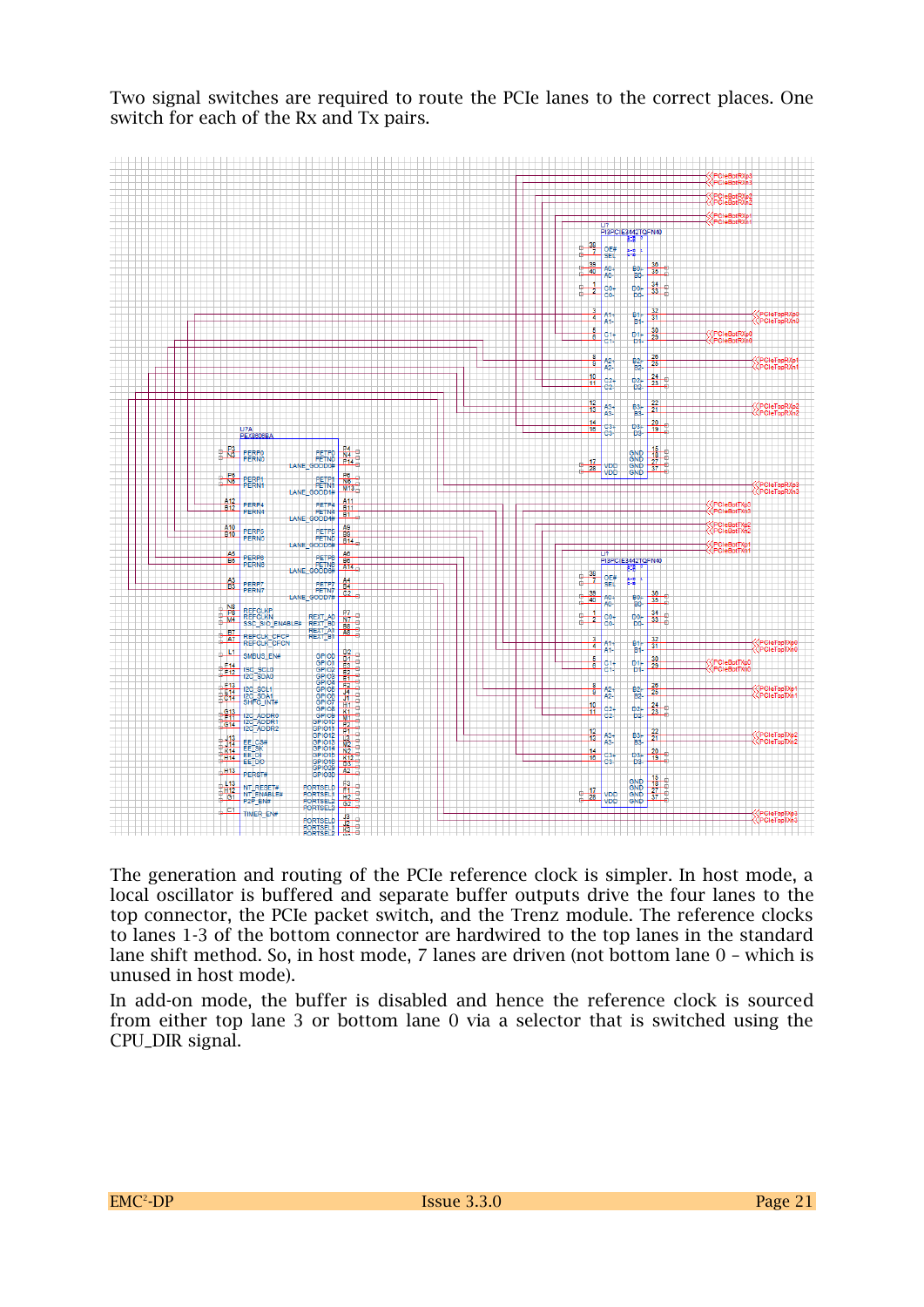# **5 JP7, JP8, JP7A, JP8A, JP6**

There are three combinations to select different voltages in order to feed the I/O Banks of the FPGA.

For 3.3V : Set JP8 and JP7 to position 1-2. For 1.8V : Set JP8 and JP7 to position 2-3. For 2.5V : Set JP8 to position 2-JP8A, and JP7 to position 2-JP7A.

The jumper JP6 is a V33OUT bypass. Set it up to enable on-board components like the PEX switch to power up whether or not a Trenz module is installed; in other words, this jumper cuts the Trenz module out of the power-up sequence.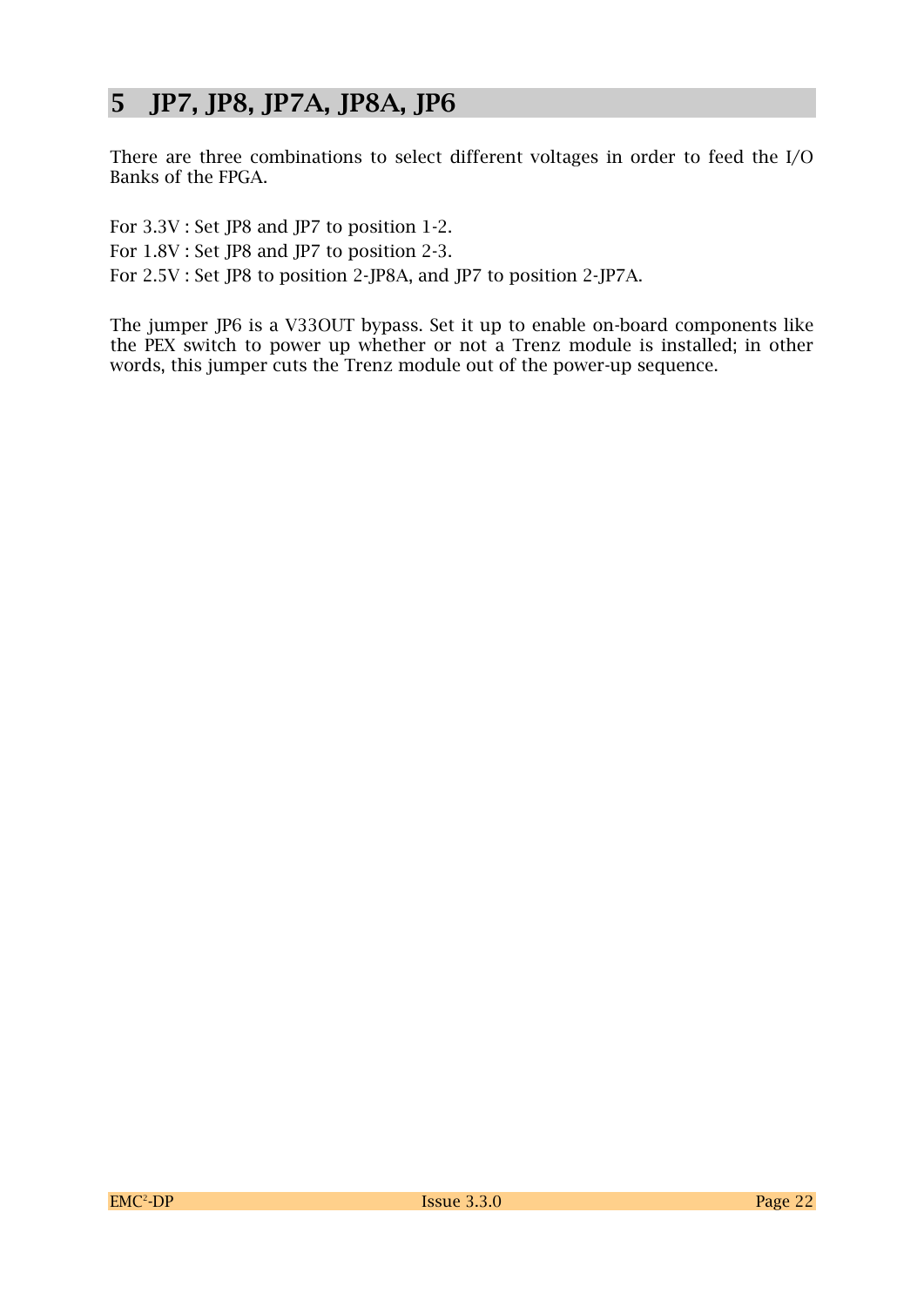### **6 Board parts**

The EMC<sup>2</sup>-DP is a PCIe/104 OneBank™ Form-Factor module without the "wing" extensions. The pictures below show the EMC<sup>2</sup>-DP and the front panel SEIC.



#### **Figure 7 Top View of EMC<sup>2</sup> -DP**

- **A** USB
- **B** UART
- **C** SMA
- **D** SATA
- **E** RJ45
- **F** HDMI
- **G** LEDs
- **H** External Power
- **I**  TTL I/O
- **J** Xilinx JTAG
- **K** 40mm x 50mm SoM
- **L** PCIe/104 OneBank
- **M** Reset button
- **N** SATA Switch
- **O** 1-Wire Device
- **P** Battery backup
- **Q**  Micro SD
- **R** Clock synthesizer
- **S** Fan connector
- **T** Clock in
- **U** External I/O (SEIC)
- **V** FMC JTAG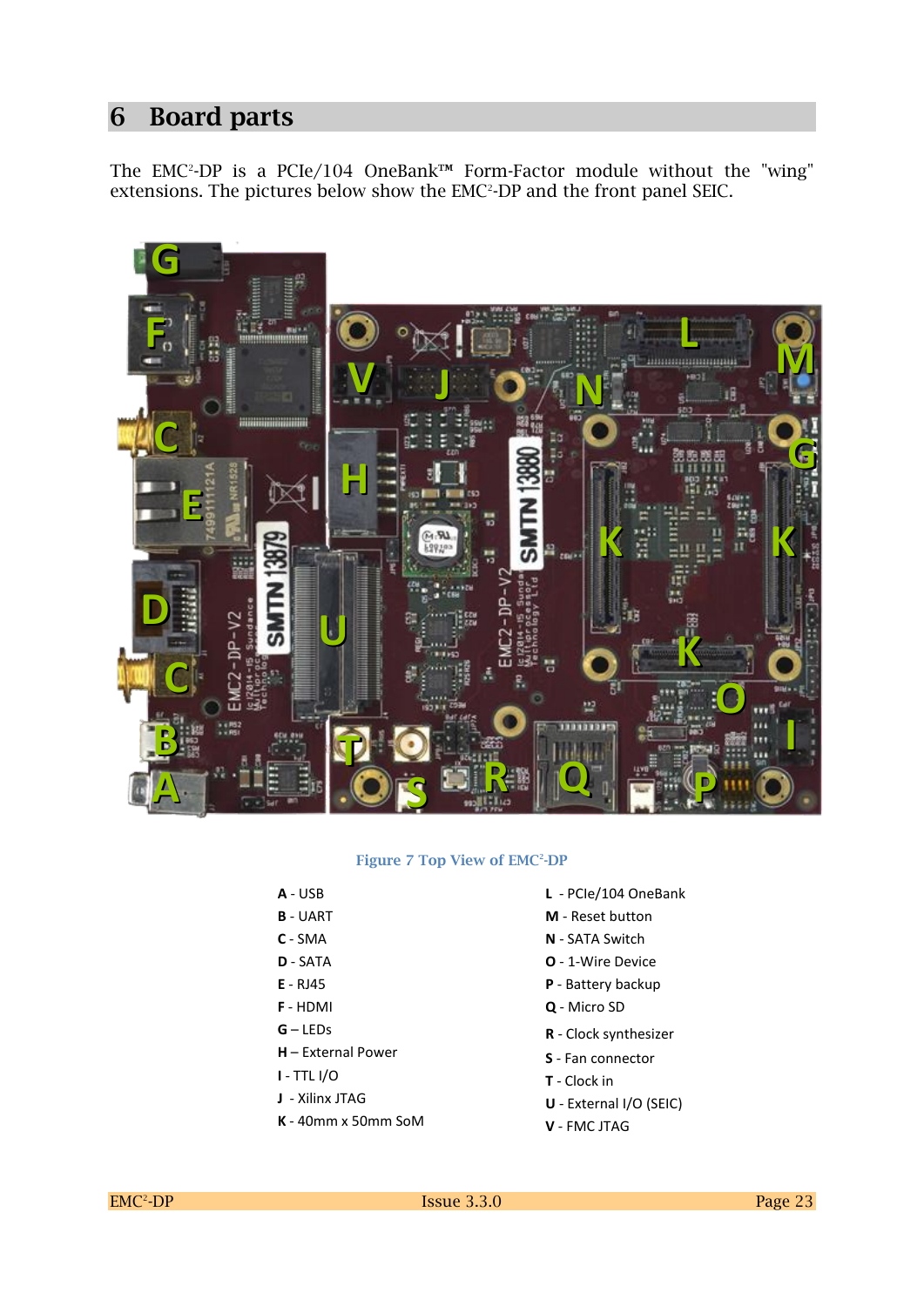# **Sundance Multiprocessor Technology Limited**

Template Date : 10 November 2010



#### **Figure 8 Bottom View of EMC<sup>2</sup> -DP**

**W** - PCIe Stack **X** - FMC **Y** - PCIe Switch **Z** - RS232

EMC<sup>2</sup>-DP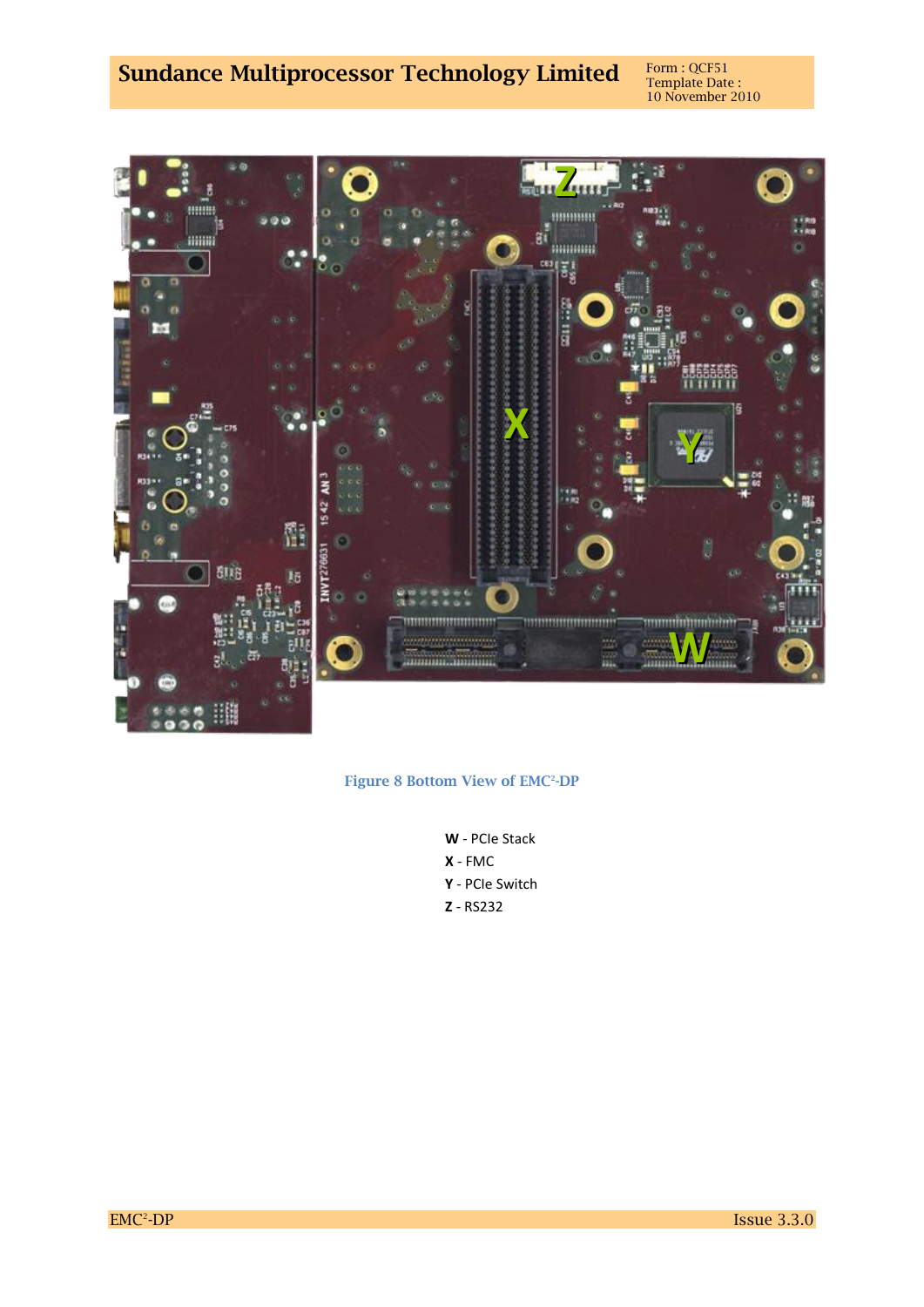# **7 Physical Properties**

| Dimension, PC/104 | 90 <sub>mm</sub> | 96mm     |
|-------------------|------------------|----------|
| Dimension, SEIC   | 33mm             | $106$ mm |

| $W$ $\alpha$ ight<br>$\cdots$ |  |
|-------------------------------|--|
|                               |  |

| Voltage | Power (estimate) |
|---------|------------------|
|         |                  |
|         |                  |
|         |                  |
|         |                  |
|         |                  |

| RH.         | 10-80%                                                    |
|-------------|-----------------------------------------------------------|
| Temperature | $-10$ to $+40$ <sup>o</sup> C<br>$-25$ to $+80^{\circ}$ C |

| $> 50,000$ hours |
|------------------|
|------------------|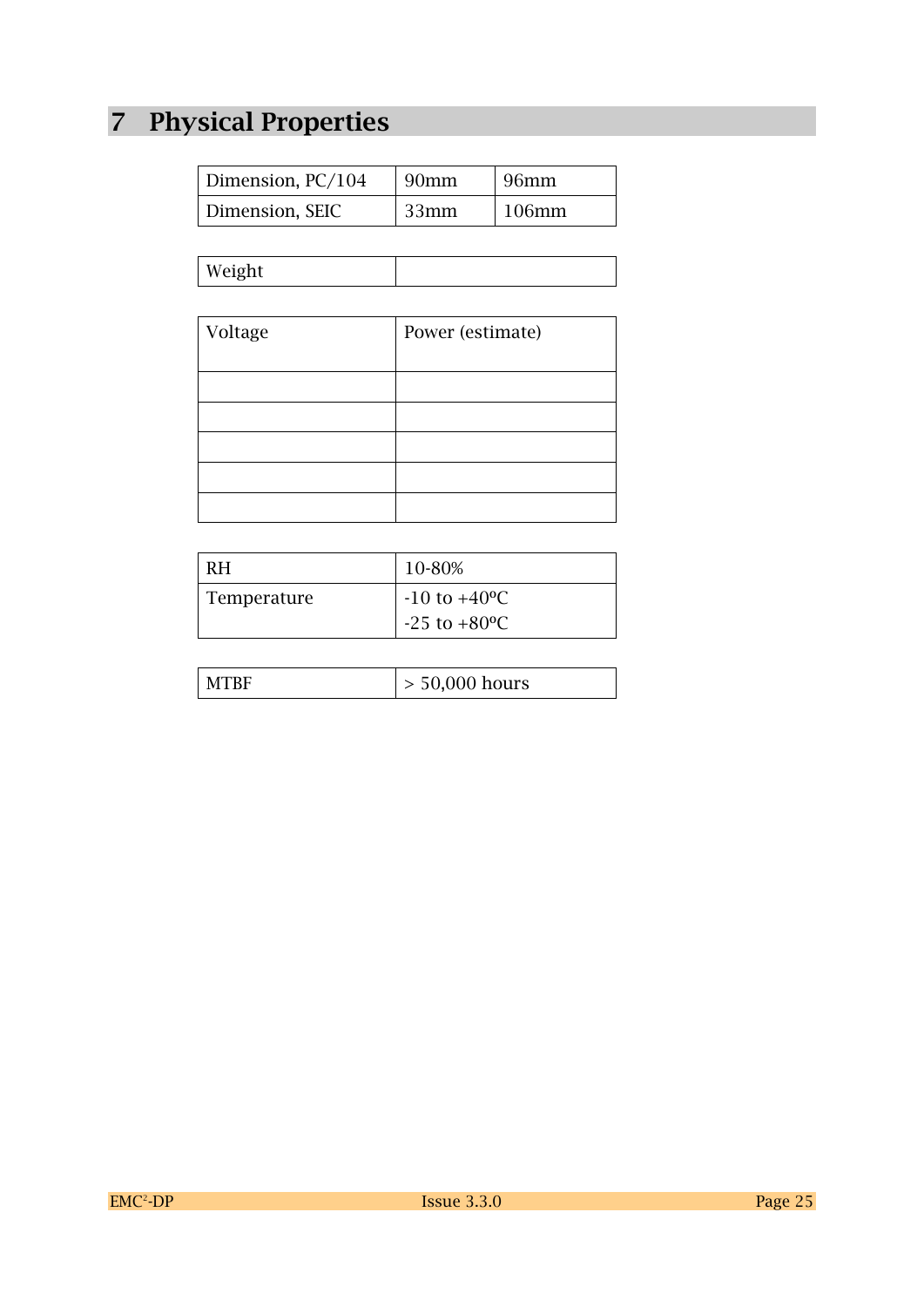# **8 FMC Pin-Out**

| FMC pin        | Signal               | Trenz pin                | FMC pin         | Signal               | <b>Trenz</b><br>pin      |
|----------------|----------------------|--------------------------|-----------------|----------------------|--------------------------|
| C1             | <b>GND</b>           | $\overline{\phantom{a}}$ | C21             | <b>GND</b>           | $\overline{a}$           |
| C <sub>2</sub> | FMC_TRZ_TX_P         | JB3.26                   | C <sub>22</sub> | FMC_LA18_P           | JB2.52                   |
| C <sub>3</sub> | FMC_TRZ_TX_N         | JB3.28                   | C <sub>23</sub> | FMC_LA18_N           | JB2.54                   |
| C <sub>4</sub> | <b>GND</b>           | ÷                        | C <sub>24</sub> | <b>GND</b>           | $\overline{\phantom{a}}$ |
| C <sub>5</sub> | <b>GND</b>           | ÷                        | C <sub>25</sub> | $\operatorname{GND}$ | $\overline{\phantom{a}}$ |
| C6             | FMC_TRZ_RX_P         | JB3.25                   | C <sub>26</sub> | FMC_LA27_P           | JB2.76                   |
| C7             | FMC_TRZ_RX_N         | JB3.27                   | C27             | FMC_LA27_N           | JB2.78                   |
| C8             | <b>GND</b>           | ÷                        | C28             | $\operatorname{GND}$ | $\overline{\phantom{a}}$ |
| C <sub>9</sub> | $\operatorname{GND}$ | ÷                        | C29             | <b>GND</b>           | $\sim$                   |
| C10            | FMC_LA06_P           | JB1.45                   | C30             | FMC_SCL              | JB1.32                   |
| C11            | FMC_LA06_N           | JB1.47                   | C31             | FMC_SDA              | JB1.34                   |
| C12            | <b>GND</b>           | $\overline{\phantom{a}}$ | C32             | <b>GND</b>           |                          |
| C13            | GND                  | $\overline{a}$           | C33             | <b>GND</b>           | ÷                        |
| C14            | FMC_LA10_P           | JB1.59                   | C34             | GA0                  | $\overline{\phantom{a}}$ |
| C15            | FMC_LA10_N           | JB1.61                   | C35             | V12P                 | ÷,                       |
| C16            | <b>GND</b>           | $\sim$                   | C36             | <b>GND</b>           | $\overline{a}$           |
| C17            | <b>GND</b>           | $\sim$                   | C37             | V12P                 | $\sim$                   |
| C18            | FMC_LA14_P           | JB1.69                   | C38             | <b>GND</b>           | $\overline{\phantom{a}}$ |
| C19            | FMC_LA14_N           | JB1.71                   | C39             | V33FMC               | ÷,                       |
| C20            | <b>GND</b>           | $\sim$                   | C40             | <b>GND</b>           | ٠                        |

| FMC pin        | Signal               | Trenz pin                | FMC pin         | Signal       | <b>Trenz</b><br>pin      |
|----------------|----------------------|--------------------------|-----------------|--------------|--------------------------|
| D1             | V33FMC               | $\overline{\phantom{a}}$ | D21             | FMC_LA17_N   | JB2.57                   |
| D2             | <b>GND</b>           | $\overline{a}$           | D22             | <b>GND</b>   | ÷,                       |
| D <sub>3</sub> | <b>GND</b>           | ÷                        | D <sub>23</sub> | FMC_LA23_P   | JB2.71                   |
| D4             | FMC_TRZ_CK_P         | JB3.31                   | D <sub>24</sub> | FMC_LA23_N   | JB2.73                   |
| D <sub>5</sub> | FMC_TRZ_CK_N         | JB3.33                   | D25             | <b>GND</b>   | $\overline{a}$           |
| D6             | <b>GND</b>           | ÷                        | D <sub>26</sub> | FMC_LA26_P   | JB2.66                   |
| $\rm D7$       | $\operatorname{GND}$ | ÷                        | D <sub>27</sub> | FMC_LA26_N   | JB2.68                   |
| $\rm D8$       | FMC_LA01_P           | JB1.66                   | D <sub>28</sub> | <b>GND</b>   | $\overline{\phantom{a}}$ |
| D <sub>9</sub> | FMC_LA01_N           | JB1.68                   | D <sub>29</sub> | <b>FTCK</b>  | $\overline{\phantom{a}}$ |
| D10            | <b>GND</b>           | $\overline{\phantom{a}}$ | D30             | <b>FTDI</b>  | $\overline{\phantom{a}}$ |
| D11            | FMC_LA05_P           | JB1.49                   | D31             | <b>FTDO</b>  | $\overline{a}$           |
| D12            | FMC_LA05_N           | JB1.51                   | D32             | V33OUT       | $\overline{\phantom{a}}$ |
| D13            | <b>GND</b>           | $\overline{\phantom{a}}$ | D33             | <b>FTMS</b>  | $\overline{\phantom{a}}$ |
| D14            | FMC_LA09_P           | JB2.42                   | D34             | <b>FTRST</b> | $\overline{\phantom{a}}$ |
| D15            | FMC_LA09_N           | JB2.44                   | D35             | GA1          | ٠                        |
| D16            | GND                  | ÷                        | D36             | V33FMC       | $\overline{\phantom{a}}$ |
| D17            | FMC_LA13_P           | JB1.70                   | D37             | <b>GND</b>   | $\sim$                   |
| D18            | FMC_LA13_N           | JB1.72                   | D38             | V33FMC       | $\overline{a}$           |
| D19            | GND                  | $\overline{\phantom{a}}$ | D39             | <b>GND</b>   | ٠                        |
| D20            | FMC_LA17_P           | JB2.55                   | D40             | V33FMC       | $\overline{\phantom{a}}$ |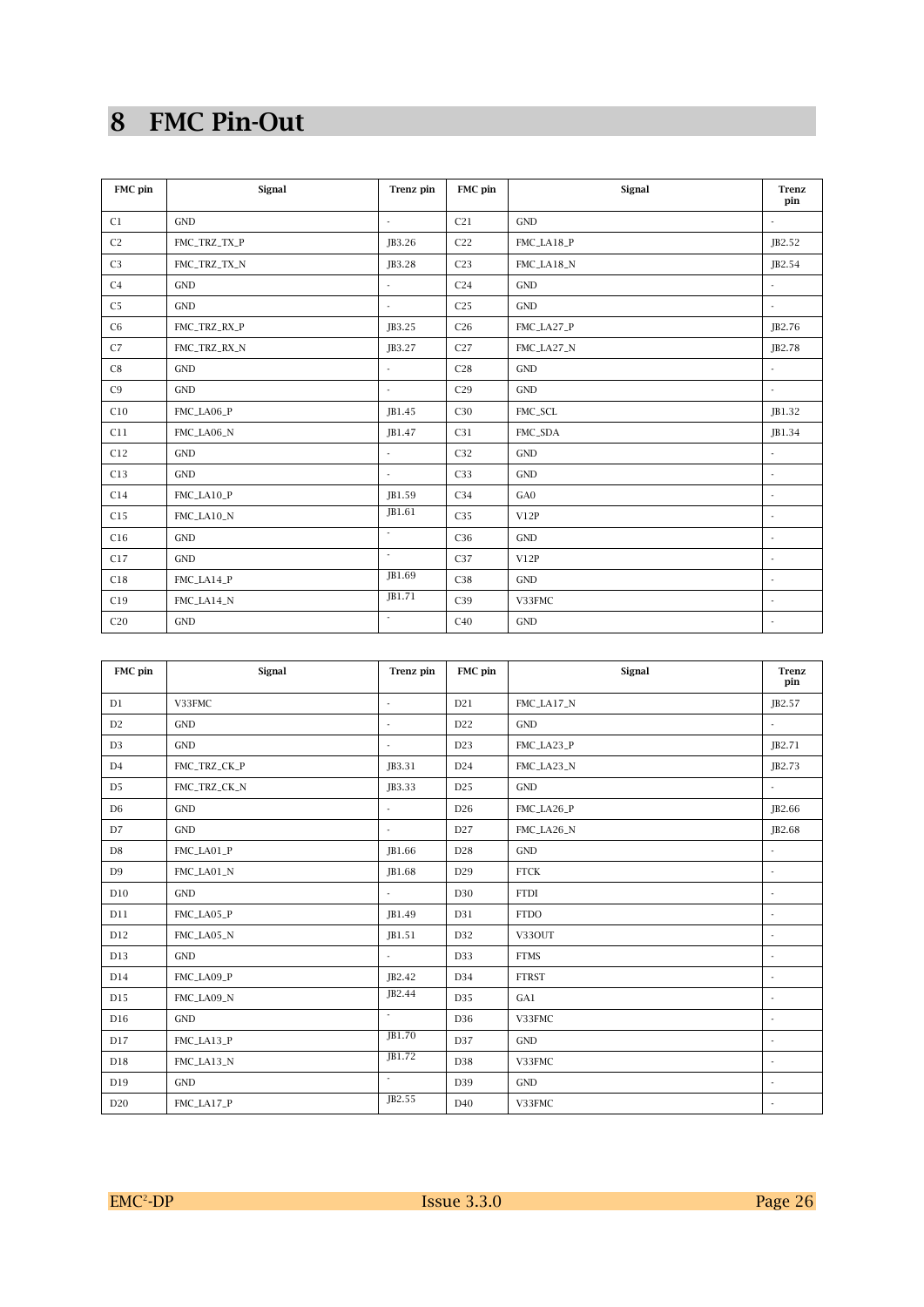| FMC pin        | Signal     | Trenz pin                   | FMC pin         | Signal               | <b>Trenz</b><br>pin      |
|----------------|------------|-----------------------------|-----------------|----------------------|--------------------------|
| G1             | <b>GND</b> | $\sim$                      | G21             | FMC_LA20_P           | JB2.48                   |
| G <sub>2</sub> | FMC_CLK1_P | JB1.65                      | G <sub>22</sub> | FMC_LA20_N           | JB2.46                   |
| G <sub>3</sub> | FMC_CLK1_N | JB1.67                      | G <sub>23</sub> | <b>GND</b>           | $\overline{\phantom{a}}$ |
| G4             | <b>GND</b> | $\overline{\phantom{a}}$    | G24             | FMC_LA22_P           | JB2.61                   |
| G <sub>5</sub> | <b>GND</b> | $\overline{\phantom{a}}$    | G25             | FMC_LA22_N           | JB2.63                   |
| G <sub>6</sub> | FMC LA00 P | JB1.76                      | G26             | <b>GND</b>           | ×.                       |
| G7             | FMC_LA00_N | JB1.78                      | G27             | FMC_LA25_P           | JB2.75                   |
| G8             | <b>GND</b> |                             | G28             | FMC_LA25_N           | JB2.77                   |
| G9             | FMC_LA03_P | JB1.46                      | G29             | <b>GND</b>           |                          |
| G10            | FMC_LA03_N | JB1.48                      | G30             | FMC_LA29_P           | JB2.81                   |
| G11            | <b>GND</b> | $\sim$                      | G31             | FMC_LA29_N           | JB2.83                   |
| G12            | FMC_LA08_P | JB1.56                      | G32             | GND                  | $\sim$                   |
| G13            | FMC_LA08_N | JB1.58                      | G33             | FMC_LA31_P           | JB2.85                   |
| G14            | <b>GND</b> | $\overline{a}$              | G34             | FMC_LA31_N           | JB2.87                   |
| G15            | FMC_LA12_P | JB1.36                      | G35             | $\operatorname{GND}$ | $\sim$                   |
| G16            | FMC_LA12_N | JB1.38                      | G36             | FMC_LA33_P           | JB2.95                   |
| G17            | <b>GND</b> | $\mathcal{L}^{\pm}$         | G37             | FMC_LA33_N           | JB2.97                   |
| G18            | FMC_LA16_P | $\overline{\text{JB2}}$ .72 | G38             | <b>GND</b>           | $\overline{\phantom{a}}$ |
| G19            | FMC_LA16_N | JB2.74                      | G39             | VCCIO35              |                          |
| G20            | <b>GND</b> | ÷                           | G40             | <b>GND</b>           | $\sim$                   |

| FMC pin         | Signal      | Trenz pin                | FMC pin         | Signal     | <b>Trenz</b><br>pin      |
|-----------------|-------------|--------------------------|-----------------|------------|--------------------------|
| H1              | FMC_VREF    | $\sim$                   | H21             | <b>GND</b> | $\overline{\phantom{a}}$ |
| H2              | PRSNT_M2C_L | JB2.37                   | H <sub>22</sub> | FMC_LA19_P | JB2.51                   |
| H3              | <b>GND</b>  | $\overline{a}$           | H23             | FMC LA19 N | JB2.53                   |
| H <sub>4</sub>  | FMC_CLK0_P  | JB1.60                   | H <sub>24</sub> | <b>GND</b> | $\overline{\phantom{a}}$ |
| H <sub>5</sub>  | FMC_CLK0_N  | JB1.62                   | H25             | FMC_LA21_P | JB2.65                   |
| H <sub>6</sub>  | <b>GND</b>  | $\overline{a}$           | H <sub>26</sub> | FMC_LA21_N | JB2.67                   |
| H7              | FMC_LA02_P  | JB1.35                   | H <sub>27</sub> | <b>GND</b> | $\overline{\phantom{a}}$ |
| H8              | FMC_LA02_N  | JB1.37                   | H <sub>28</sub> | FMC_LA24_P | JB2.82                   |
| H9              | <b>GND</b>  | $\overline{a}$           | H <sub>29</sub> | FMC_LA24_N | JB2.84                   |
| H10             | FMC_LA04_P  | JB1.50                   | H <sub>30</sub> | <b>GND</b> | $\sim$                   |
| H11             | FMC_LA04_N  | JB1.52                   | H31             | FMC_LA28_P | JB2.86                   |
| H12             | <b>GND</b>  | $\sim$                   | H <sub>32</sub> | FMC_LA28_N | JB2.88                   |
| H13             | FMC_LA07_P  | JB1.55                   | H33             | <b>GND</b> | $\overline{\phantom{a}}$ |
| H14             | FMC_LA07_N  | JB1.57                   | H34             | FMC LA30 P | JB2.91                   |
| H15             | <b>GND</b>  | $\overline{\phantom{a}}$ | H35             | FMC_LA30_N | JB2.93                   |
| H16             | FMC_LA11_P  | JB1.39                   | H36             | GND        | $\sim$                   |
| H17             | FMC_LA11_N  | JB1.41                   | H37             | FMC_LA32_P | JB2.99                   |
| H18             | <b>GND</b>  | $\sim$                   | H38             | FMC_LA32_N | JB2.90                   |
| H19             | FMC_LA15_P  | JB1.75                   | H39             | <b>GND</b> | ÷                        |
| H <sub>20</sub> | FMC_LA15_N  | JB1.77                   | H <sub>40</sub> | VCCIO35    | $\sim$                   |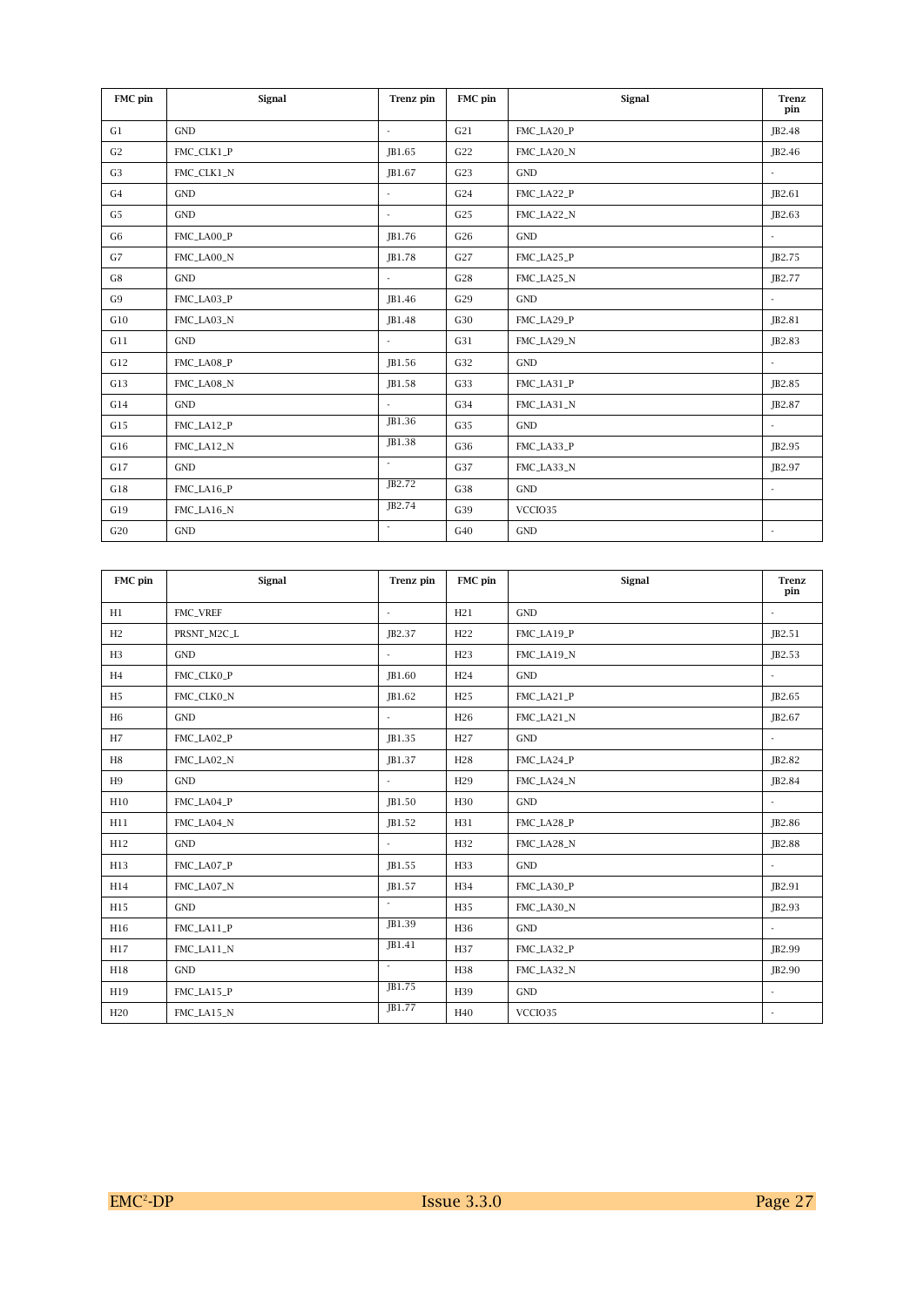## **9 Trenz Module Pin-Out & Schematics**

Download full schematic [from here](http://www.trenz-electronic.de/de/download/d0/Trenz_Electronic/d1/TE0715/d2/documents.html) and the reference designs from here Verification, Review & Validation Procedures

To be carried out in accordance with the **Sundance Quality Procedures** (ISO9001).

## **10 Safety**

This module presents no hazard to the user when in normal use.

## **11 EMC**

This module is designed to operate from within an enclosed host system, which is built to provide EMC shielding. Operation within the EU EMC guidelines is not guaranteed unless it is installed within an adequate enclosure.

This module is protected from damage by fast voltage transients originating from outside the host system which may be introduced through the output cables.

Short circuiting any output to ground does not cause the host PC system to lock up or reboot.